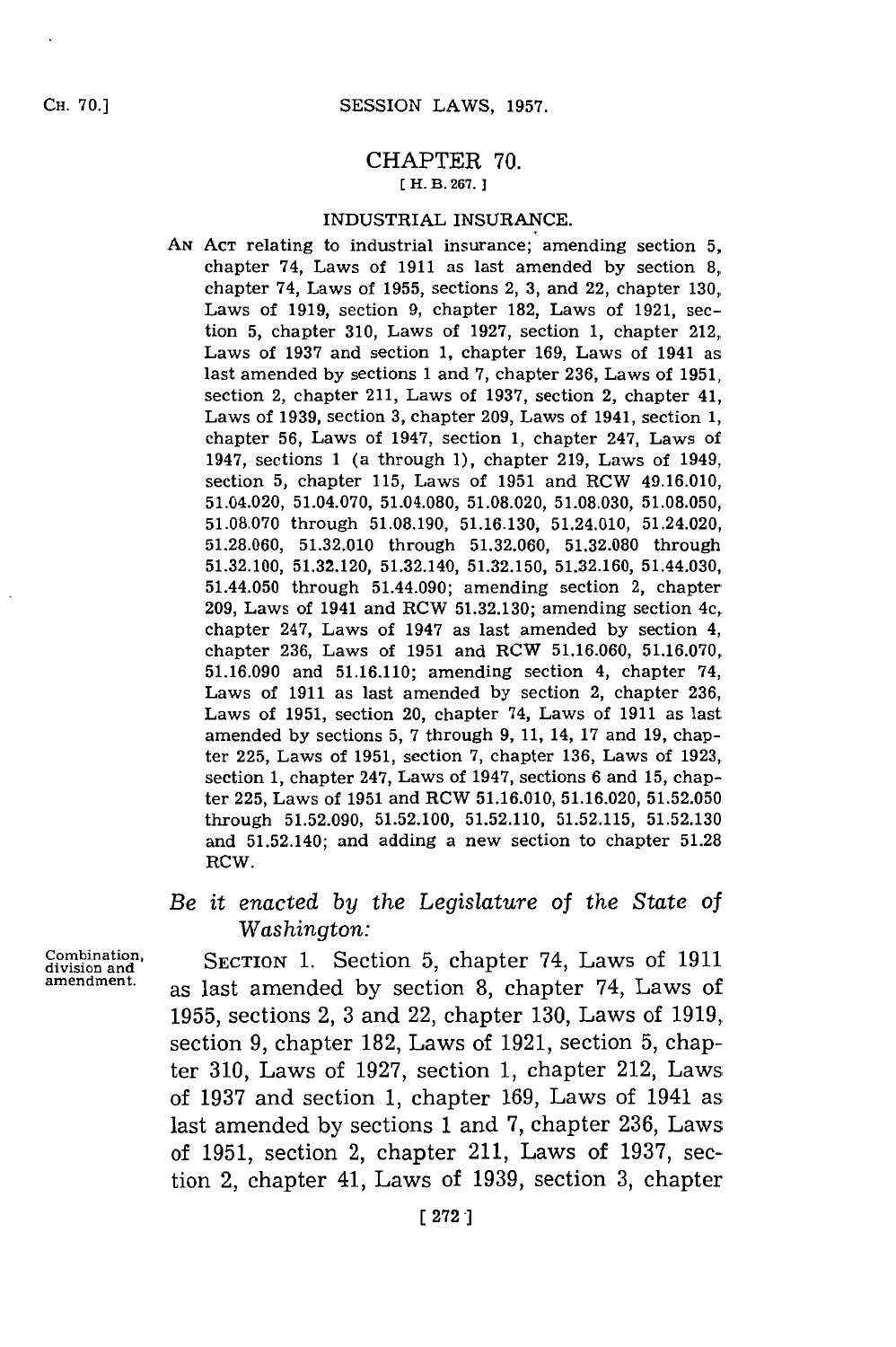**209,** Laws of 1941, sections **1,** (a through **1),** chapter **56,** Laws of 1947, section **1,** chapter 247, Laws of 1947, and section **1,** chapter **219,** Laws of 1949, section **5,** chapter **115,** Laws of **1951** (heretofore divided, combined, and codified as RCW 49.16.010, 51.04.020, 51.04.070, 51.04.080, **51.08.020, 51.08.030, 51.08.050, 51.08.070** through **51.08.190, 51.16.130,** 51.24.010, **51-** .24.020, **51,28.060, 51.32.010** through **51.32.060, 51.32- .080** through **51.32.100, 51.32.120,** 51.32.140, **51.32.150, 51.32.160,** 51.44.030, 51.44.050 through 51.44.090) are amended to read as set forth in sections 2 through 44 of this act.

**SEC.** 2. (RCW 49.16.010) As used in this chapter: RCW 49.16.010

"Department" means the department of labor without and industries;

"Director" means the director of labor and industries;

"Supervisor" means the supervisor of safety;

"Educational standard" means such standards as the supervisor shall make for the purpose of educating and training both employer and workman in the appreciation and avoidance of danger, and the maintenance and proper use of safe place and safety device standards;

"Place of work" means every place, whether used permanently or temporarily, where any process or operation is carried on relating either directly or indirectly to any industry, trade, work, or business, including all construction work;

"Safe" and "safety" as applied to an employment or place of work means such freedom from danger to the lives or persons of workmen, as the nature of the case will reasonably permit;

"Safeguard" and "safety device" shall be given a broad interpretation, so as to include any reasonably practical method of mitigating or preventing danger;

**[CH. 70.**

**en~acted**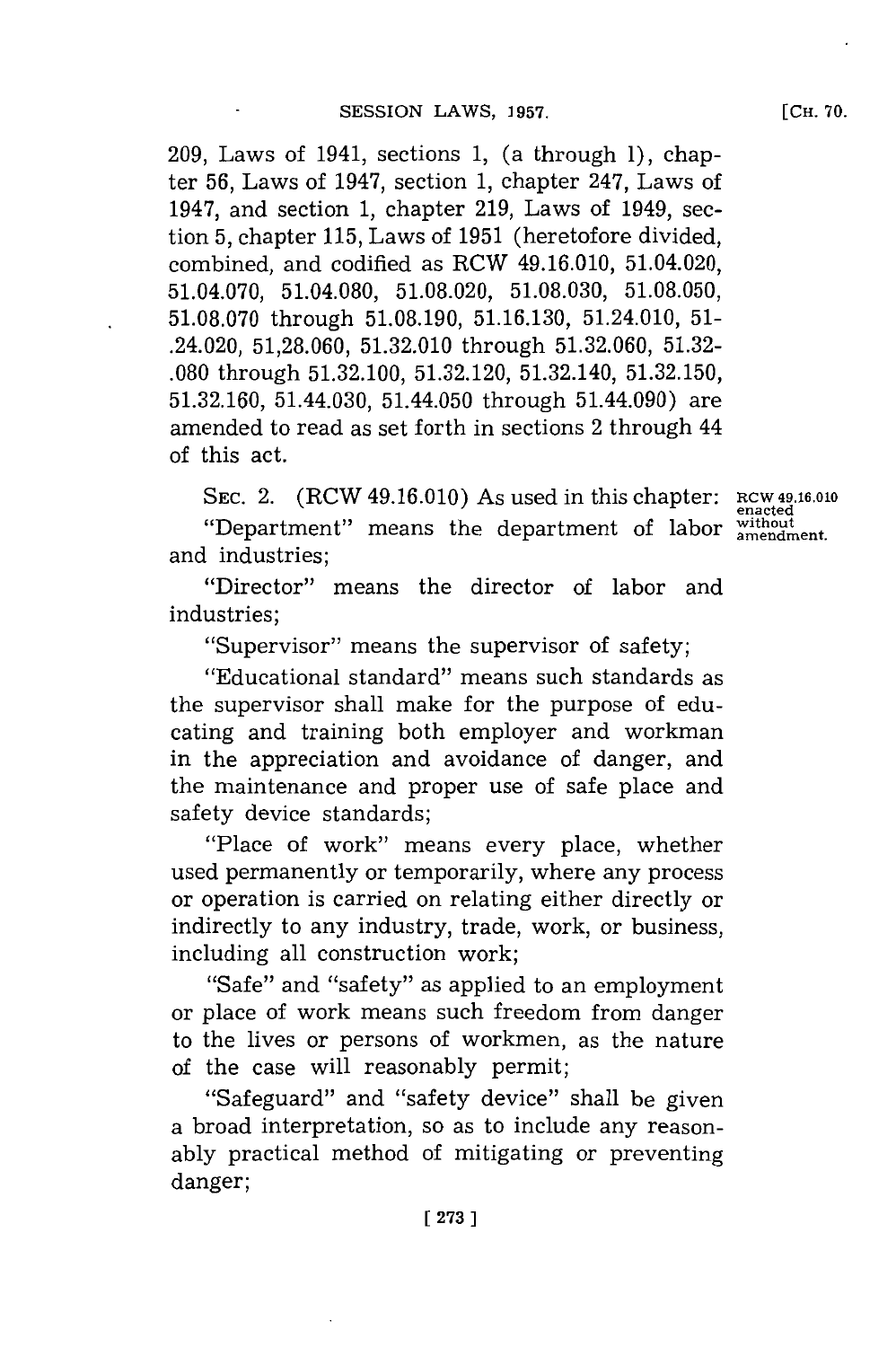**CH. 70.]**

**RCW 49.16.010** "General standards of safety" are standards of **enacted** without safety having uniform application throughout a class or class subdivision;

> "Special standards of safety" are those which are not of uniform application to any class or class subdivision.

**RCW 51.04.020 SEC. 3.** (RCW 51.04.020) The director shall:<br>enacted  $(1)$  Etablish and proposalidate unles decrease

amendment. **(1)** Establish and promulgate rules governing the administration of this title;

> (2) Ascertain and establish the amounts to be paid into and out of the accident fund;

> **(3)** Regulate the proof of accident and extent thereof, the proof of death and the proof of relationship and the extent of dependency;

> (4) Supervise the medical, surgical, and hospital treatment to the intent that it may be in all cases efficient and up to the recognized standard of modern surgery;

> **(5)** Issue proper receipts for moneys received and certificates for benefits accrued or accruing;

> **(6)** Investigate the cause of all serious injuries and report to the governor from time to time any violations or laxity in performance of protective statutes or regulations coming under the observation of the department;

> **(7)** Create a division of statistics within which shall be compiled such statistics as will afford reliable information upon which to base operations of all divisions under the department;

> **(8)** Make annual report to the governor (one of them not more than sixty nor less than thirty days prior to each regular session of the legislature) of the workings of the department, and showing the financial status and the outstanding obligations of the accident fund and the statistics aforesaid;

> **(9)** Report to each regular session of the legislature the balance remaining in the catastrophe fund and make recommendations.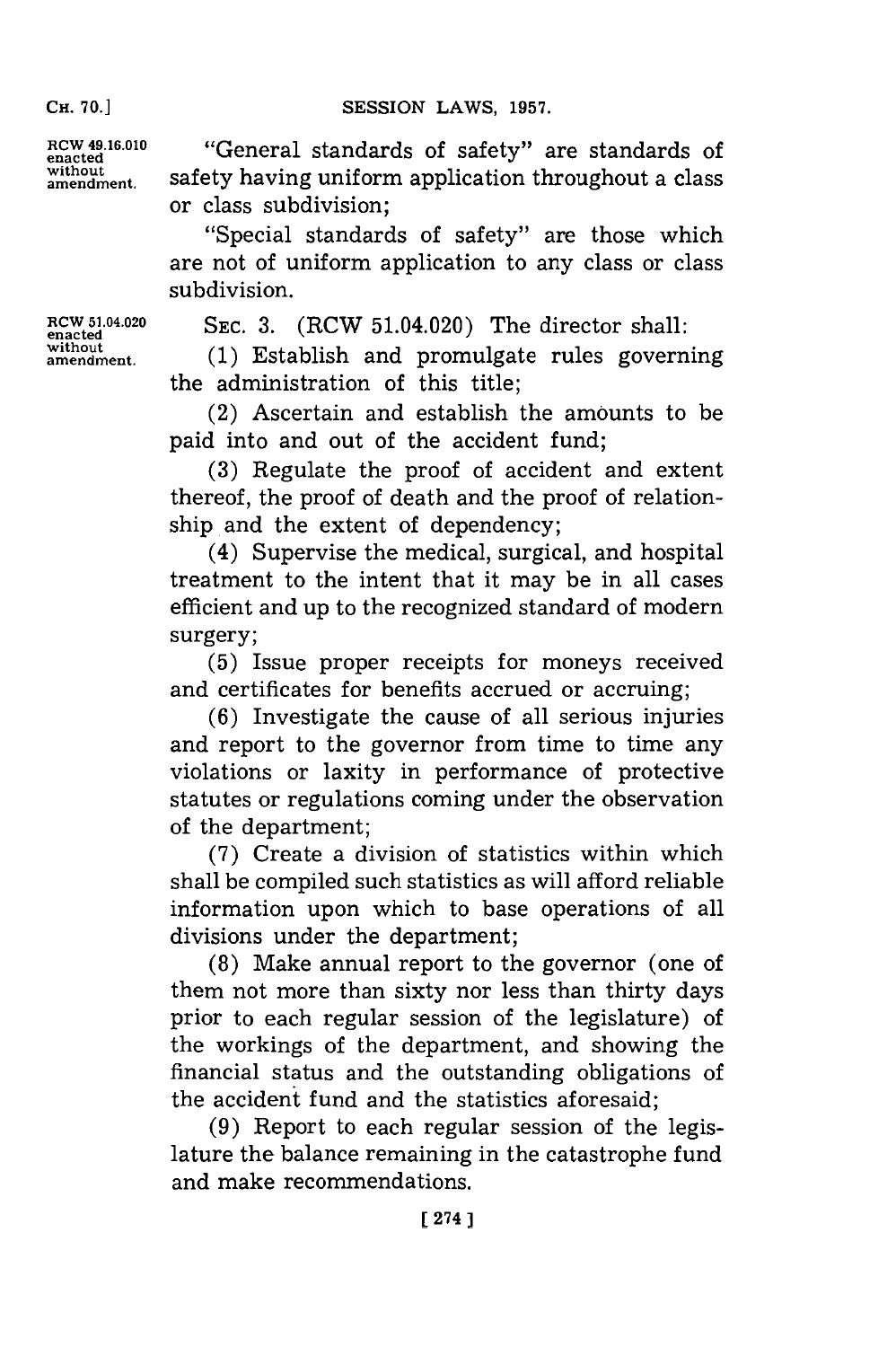SEC. 4. (RCW 51.04.070) A minor working at  $_{enacted}^{RCW 51.04.070}$ an age legally permitted under the laws of this state without shall be deemed *sui juris* for the purpose of this title, and no other person shall have any cause of action or right to compensation **for** an injury to such minor workman, except as expressly provided in this title, but in the event of a lump sum payment becoming due under this title to such minor workman, the management of the sum shall be within the probate jurisdiction of the courts the same as other property of minors and, in the event it is necessary to procure the appointment of a guardian to receive the money to which any minor workman is entitled under the provisions of this title, the director may allow from the accident fund toward the expenses of such guardianship, not to exceed the sum of twenty-five dollars in any one case: *Provided,* That in case any **Proviso.** such minor is awarded a lump sum payment of not more than two hundred fifty dollars, the director may make payment direct to such minor without the necessity of the appointment of a guardian.

**SEC. 5.** (**RCW 51.04.080**) On all claims under this **RCW 51.04.080** title, the division of industrial insurance shall not without forward claimants' written notices, orders, and warrants to, or in care of, any representative of the claimant, but shall forward such notices, orders and warrants directly to the claimant until such time as the supervisor of industrial insurance shall have entered an order on the claim appealable to the joint board.

**SEC. 6.** (RCW **51.08.020)** "Beneficiary" means a **RCW 51.08.020** husband, wife, child, or dependent of a workman in **withot** whom shall vest a right to receive payment under this title: *Provided,* That a husband or wife of an **Proviso.** injured workman, living in a state of abandonment for more than one year at the time of the injury or subsequently, shall not be a beneficiary. **A** wife who has lived separate and apart from her husband for

**enacted**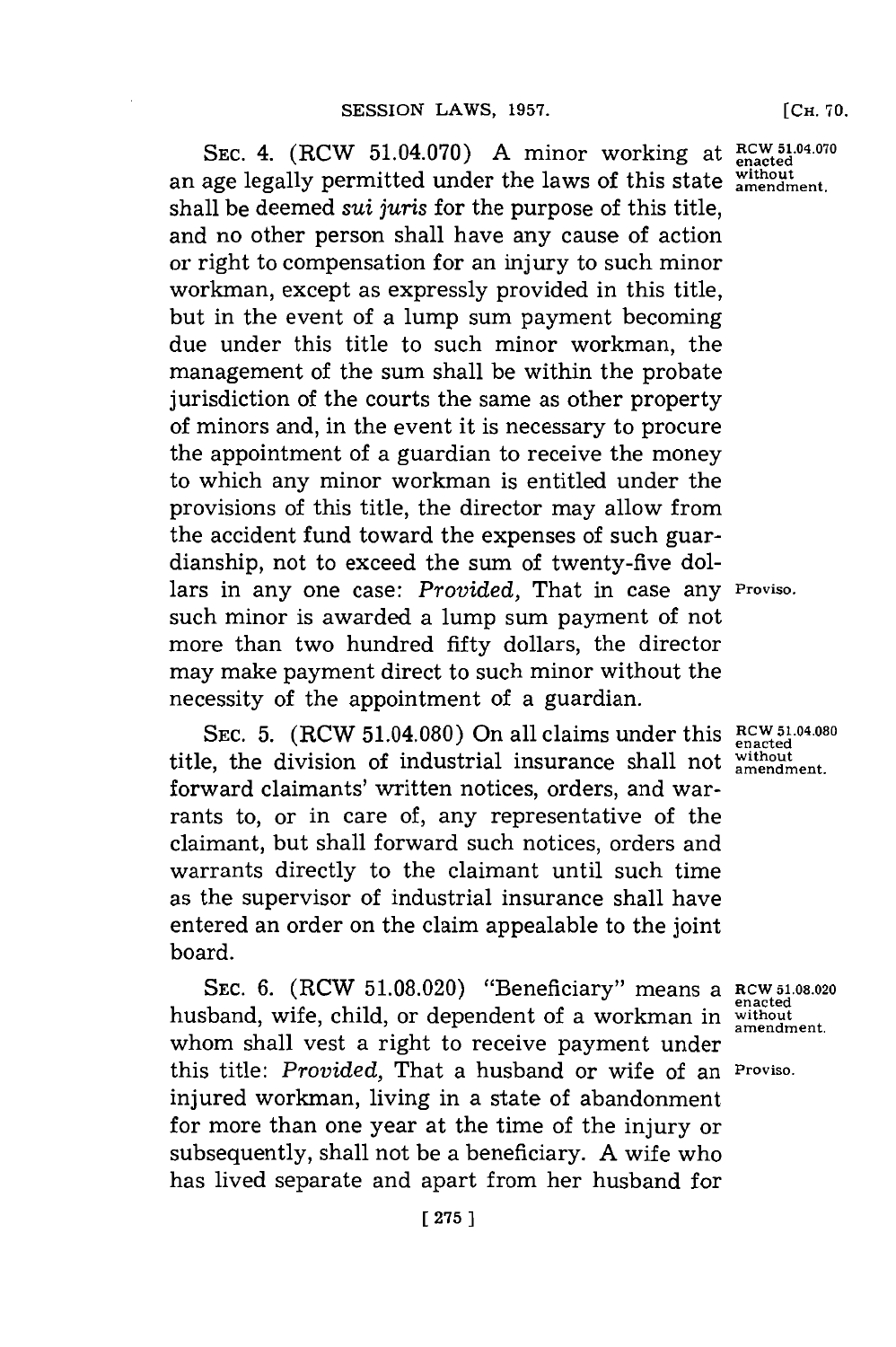the period of two years and who has not, during that time, received, or attempted **by** process of law to collect, funds for her maintenance, shall be deemed living in a state of abandonment.

**without**

**RCW 51.08.030** SEC. 7. (RCW 51.08.030) "Child" means every **amendment,** natural born child, posthumous child, stepchild, child legally adopted prior to the injury, and illegitimate child legitimated prior to the injury, all while under the age of eighteen years and over the age of eighteen years if the child is a dependent invalid child.

**RCW 51.08.050 SEC. 8.** (RCW **51.08.050)** "Dependent" means **enacted** without amendment. any of the following named relatives of a workman whose death results from any injury and who leaves surviving no widow, widower, or child, viz: father, mother, grandfather, grandmother, stepfather, stepmother, grandson, granddaughter, brother, sister, half-sister, half-brother, niece, nephew, who at the time of the accident are actually and necessarily dependent in whole or in part for their support upon **Proviso,** the earnings of the workman: *Provided,* That unless otherwise provided **by** treaty, aliens other than father or mother, not residing within the United States at the time of the accident, are not included.

RCW 51.08.070 SEC. 9. (RCW 51.08.070) "Employer" means any person, body of persons, corporate or otherwise, and the legal representatives of a deceased employer, all while engaged in this state in any extrahazardous work, **by** way of trade or business, or who contracts with one or more workmen, the essence of which is the personal labor of such workman or workmen, in extrahazardous work.

RCW 51.08.080 SEC. 10. (RCW 51.08.080) "Engineering work" **without.** means any kind of construction, improvement or alteration or repair of buildings, structures, streets, highways, sewers, street railways, railroads, logging roads, interurban railroads, harbors, docks, canals, electric steam or water power plants, telegraph and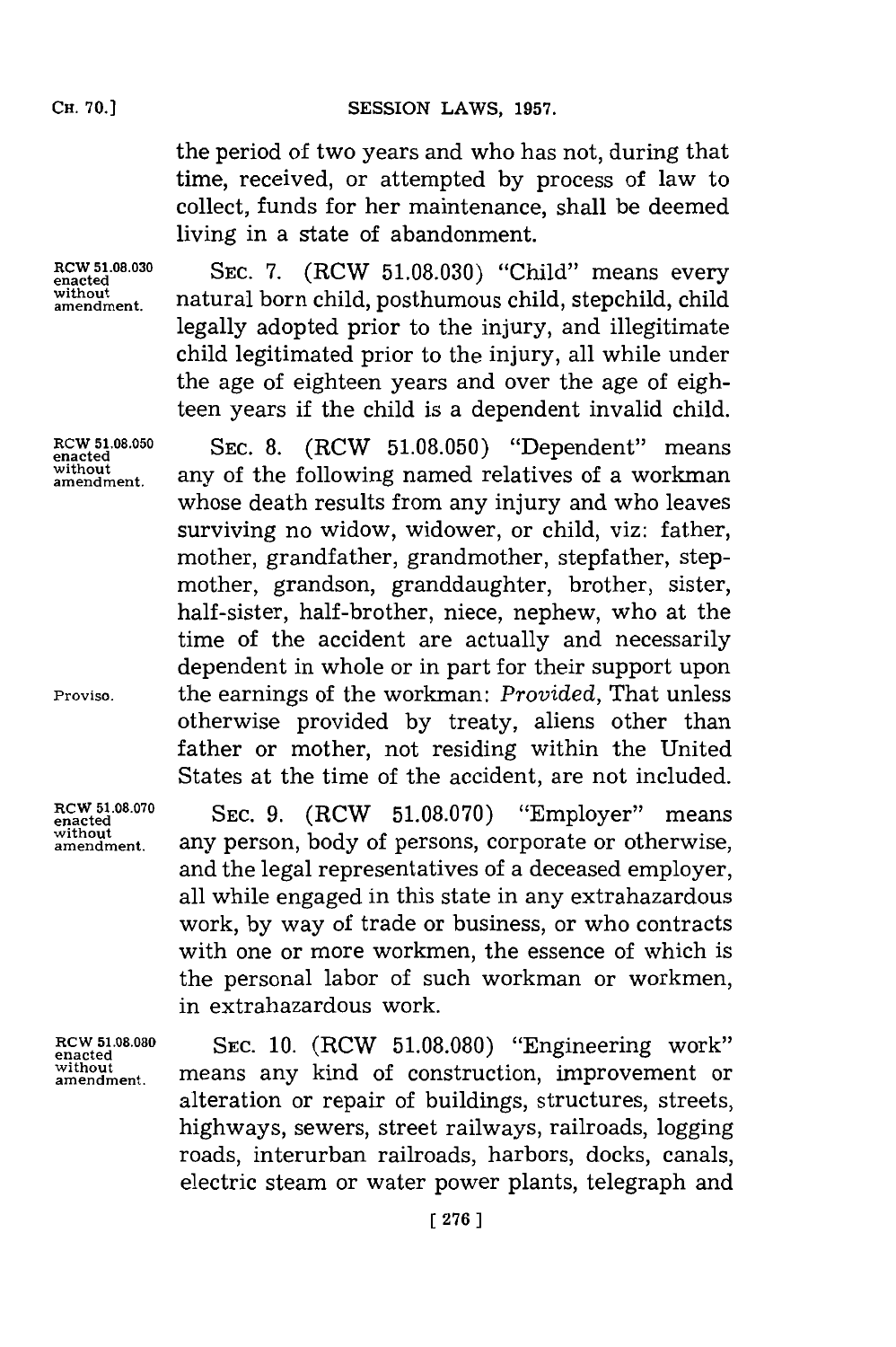telephone plants and lines, electric light or power lines, and includes any other works for the construction, alteration, or repair in which machinery driven **by** mechanical power is used.

**SEC. 11.** (RCW **51.08.090)** "Factories" means un- **RCW 51.0.090** dertakings in which the business of working at commodities is carried on with power driven machinery, either in manufacture, repair, or change, and includes the premises, yard, and plant of the concern.

**SEC.** 12. (RCW **51.08.100)** "Injury" means a sud- **RCW 51.08.100** den and tangible happening, of a traumatic nature, without producing an immediate or prompt result, and occurring from without; an occupational disease; and such physical condition as results from either.

SEC. 13. (RCW 51.08.110) "Invalid" means one **RCW 51.08.110** enacted who is physically or mentally incapacitated from without **earning.amendment.** earning.

**SEC.** 14. (RCW **51.08.120)** "Mill" means any **RCW5.08.120** plant, premises, room or place wherein machinery **wihout** is used, together with the yards and premises which are a part of the plant, including elevators, warehouses, and bunkers.

**SEC. 15.** (RCW **51.08.130)** "Mine" means any **RCW 51.08.130** mine where coal, clay, ore, mineral, gypsum, or rock without is dug or mined underground.

**SEC. 16.** (RCW 51.08.140) "Occupational disease" **RCW <sup>5</sup> 1.08 .14 0** means such disease or infection as arises naturally without and proximately out of extrahazardous employment. Such claims to be valid and compensable must be filed within one year following the date claimant has notice from a physician of his occupational disease.

SEC. 17. (RCW 51.08.150) "Permanent partial RCW 51.08.150 disability" means the loss of either one foot, one leg, without an endment. one hand, one arm, one eye, one or more fingers, one or more toes, any dislocation where ligaments

**amendment.**

**[CH. 70.**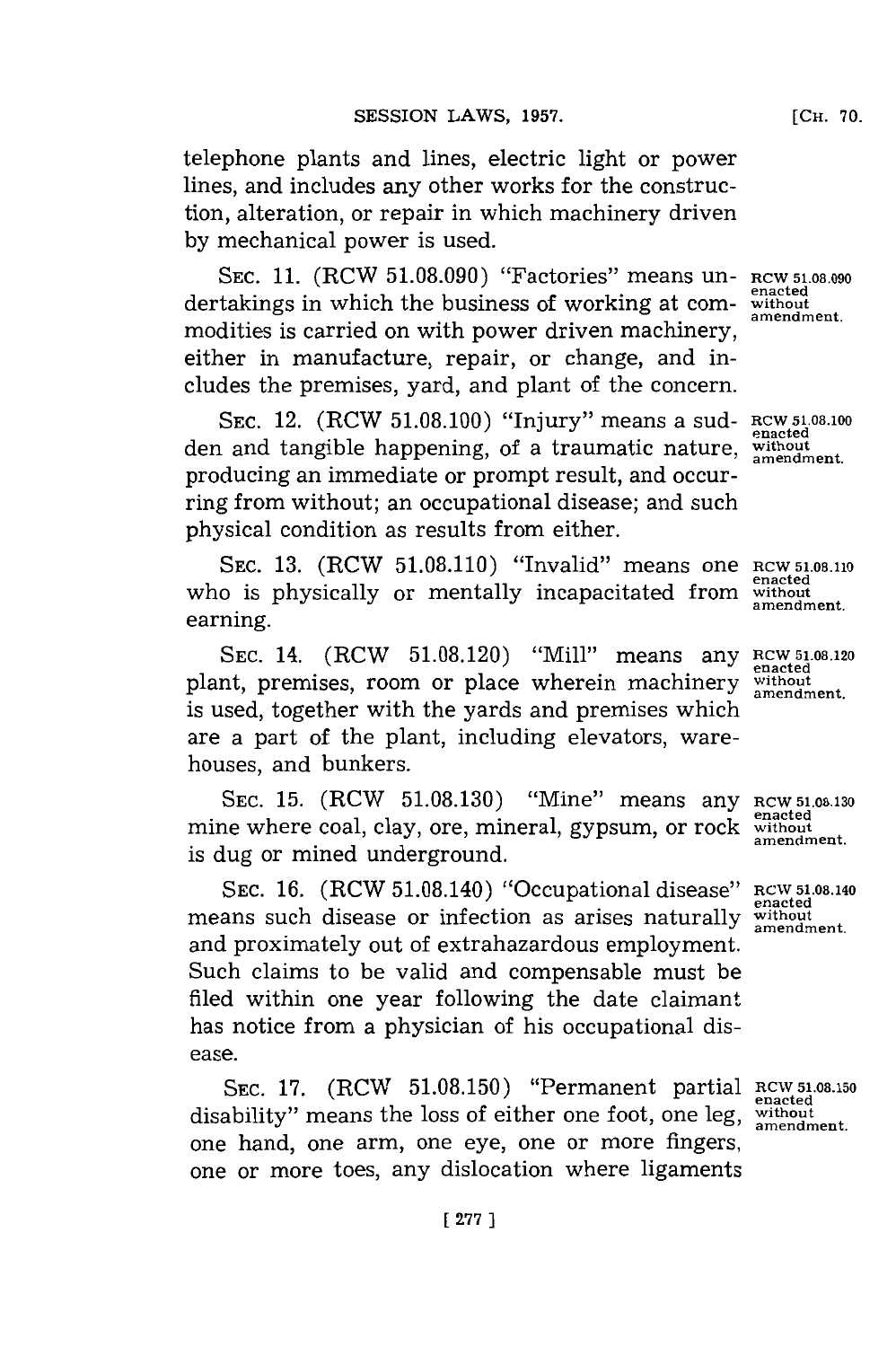were severed where repair is not complete, or any other injury known in surgery to be permanent partial disability.

**without**

**RCW 51.08.160 SEC. 18.** (RCW 51.08.160) "Permanent total disability" means loss of both legs, or arms, or one leg and one arm, total loss of eyesight, paralysis or other condition permanently incapacitating the workman from performing any work at any gainful occupation.

**RCW 51.08.170 SEC. 19.** (RCW **51.08.170)** "Quarry" means an without open cut from which coal is mined, or clay, ore, mineral, gypsum, sand, gravel, or rock is cut or taken for manufacturing, building or construction purposes.

**enacted**

**RCW 51.08.180** SEC. 20. (RCW 51.08.180) "Workman" means<br>
enacted<br>
without a cycle of the state who is angusted in the without every person in this state who is engaged in the employment of an employer under this title, whether **by** -way of manual labor or otherwise in the course of his employment; also every person in this state who is engaged in the employment of or who is working under an independent contract, the essence of which is his personal labor for an employer under this title, whether **by** way of manual labor or otherwise, in the course of his employment.

**encted0819 SEC.** 21. (RCW **51.08.190)** "Workshop" means without any plant, yard, premises, room, or place wherein power driven machinery is employed and manual labor is exercised **by** way of trade for gain or otherwise, over which the employer of the person working therein has the right of access or control.

RCW 51.16.130 SEC. 22. (RCW 51.16.130) Whenever there shall **Distribution of** occur an accident in which three or more employees *cost,* are fatally injured or receive injuries consisting of loss of both eyes or sight thereof, or loss of both hands or use thereof, or loss of both feet or use thereof, or loss of one hand and one foot or use thereof, the amount of total costs other than medical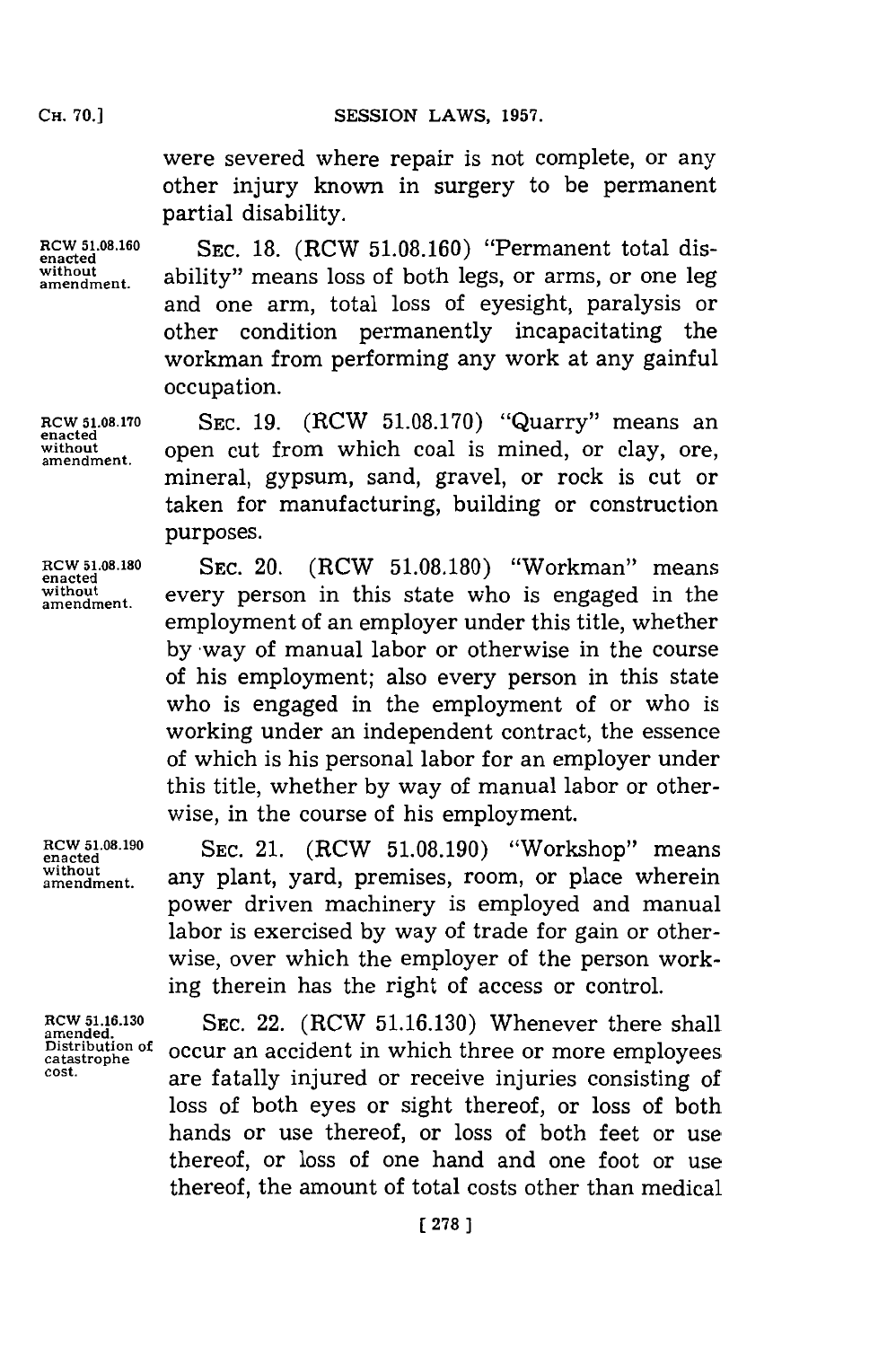aid costs arising out of this accident that shall be charged to the proper class of the accident fund and to the account of the employer, shall be twice the average cost of pension claims chargeable under RCW **51.16.020,** and the balance of costs arising out of the accident shall be charged against and defrayed **by** the catastrophe injury account.

SEC. 23. (RCW 51.24.010) If the injury to a RCW 51.24.010 workman is due to negligence or wrong of another **Right of action** not in the same employ, the injured workman or, **party.** if death results from the injury, his widow, children, or dependents, as the case may be, shall elect whether to take under this title or seek a remedy against such other, such election to be in advance of any suit under this section and, if he takes under this title, the cause of action against such other shall be assigned to the state for the benefit of the accident fund and the medical aid fund; if the other choice is made, the accident fund shall contribute only the deficiency, if any, between the amount of recovery against such third person actually collected and the compensation provided or estimated **by** this title **for** such case: Provided, That the injured workman or **Proviso.** if death results from his injury, his widow, children or dependents as the case may be, electing to seek a remedy against such other person, shall receive benefits payable under this title as **if** such election had not been made, and the department for the benefit of the accident fund and the medical aid fund to the extent of such payments having been made **by** the department to the injured workman or if death results from his injury, his widow, children or dependents as the case may be shall be subrogated to the rights of such person or persons against the recovery had from such third party and shall have a lien thereupon. Any such cause of action assigned to the state may be prosecuted or compromised **by** the department in its discretion in the name of the

**against third**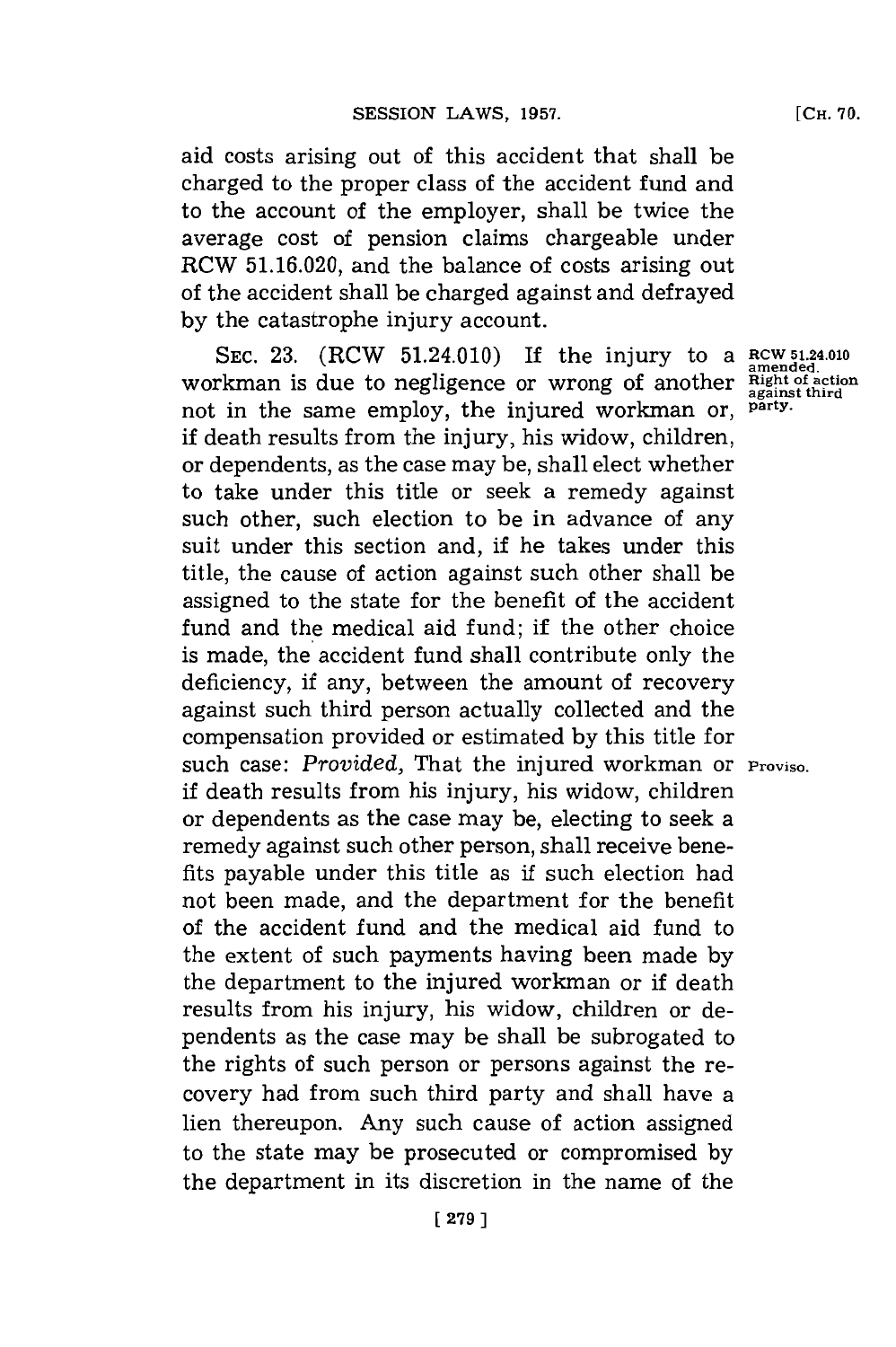## **SESSION LAWS, 1957.**

workman, beneficiaries, or legal representative. Any compromise **by** the workman of any such suit, which would leave a deficiency to be made good out of the accident fund may be made only with the written approval of the department.

**RCW 51.24.020 SEC. 24.** (RCW 51.24.020) I **amendment.** SEC. 24. (RCW 31.24.020) If Injury or death re-<br>without sults to a workman from the deliberate intention of his employer to produce such injury or death, the workman, the widow, widower, child, or dependent of the workman shall have the privilege to take under this title and also have cause of action against the employer as if this title had not been enacted, **for** any excess of damages over the amount received or receivable under this title.

**enacted**

**RCW 51.28.060 SEC. 25.** (ROW **51.28.060) A** dependent shall **without** at all times furnish the department with proof satis- **amendment.** factory to the director of the nature, amount and extent of the contribution made **by** the deceased workman.

> Proof of dependency **by** any beneficiary residing without the United States shall be made before the nearest United States consul or consular agent, under the seal of such consul or consular agent, and the department may cause any warrant or warrants to which such beneficiary is entitled to be transmitted to the beneficiary through the nearest United States consul or consular agent.

**enacted without**

**RCW 5132.010 SEC. 26.** (ROW **51.32.010)** Each workman in**amendment.** jured in the course of his employment, or his family or dependents in case of death of the workman, shall receive out of the accident fund compensation in accordance with this chapter, and, except as in this title otherwise provided, such payment shall be in lieu of any and all rights of action whatsoever against **Proviso,** any person whomsoever: *Provided,* That if an injured workman, or the surviving spouse of an injured workman shall not have the custody of a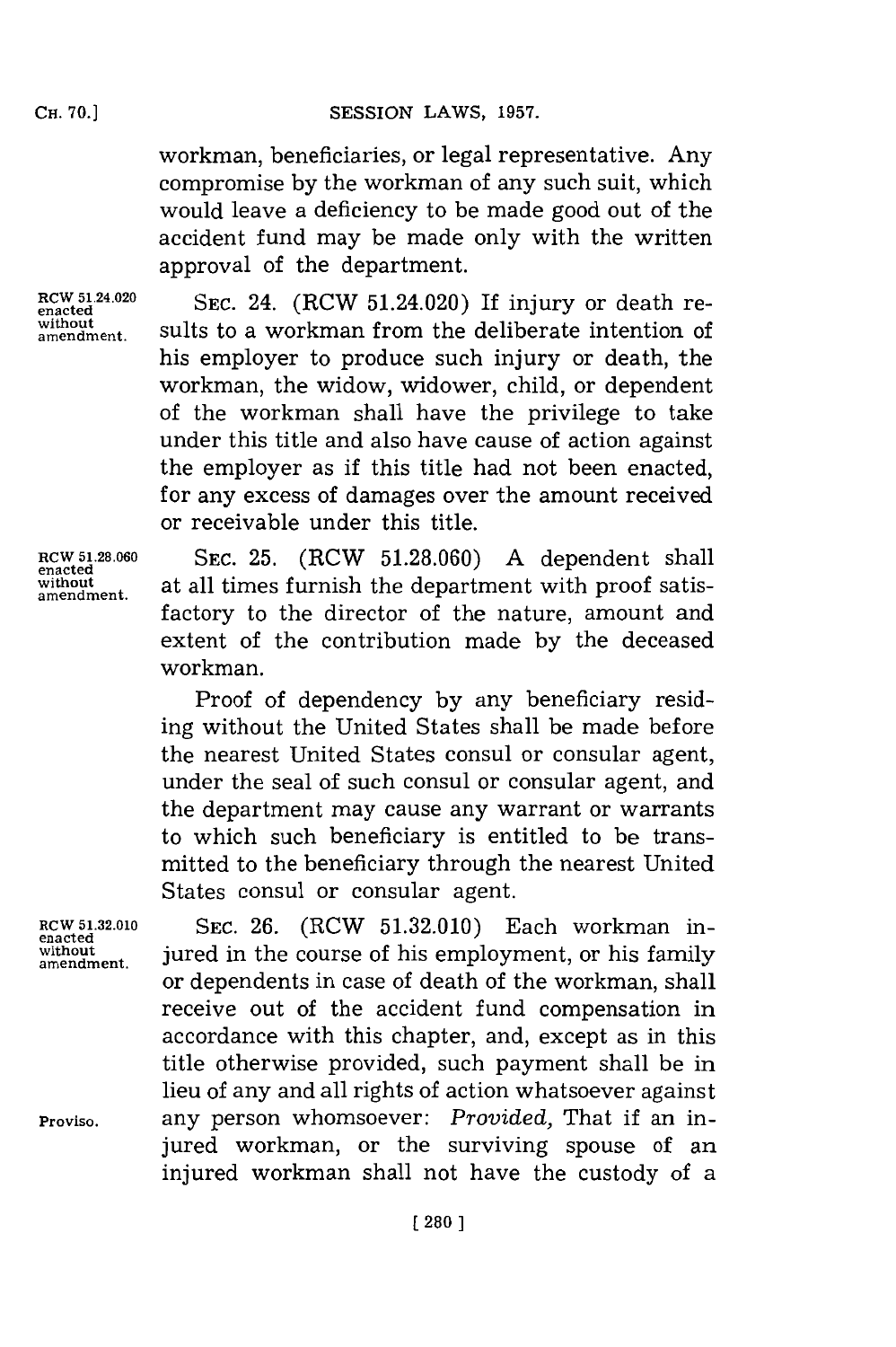child for, or on account of whom payments are required to be made under this chapter, such payment or payments shall be made to the person having the lawful custody of such child.

SEC. 27. (RCW 51.32.020) If injury or death **RCW 51.32.020** results to a workman from the deliberate intention **Without amendment**. of the workman himself to produce such injury or death, or while the workman is engaged in the attempt to commit, or the commission of, a crime, neither the workman nor the widow, widower, child, or dependent of the workman shall receive any payment whatsoever out of the accident fund.

An invalid child, while being supported and cared for in a state institution, shall not receive compensation under this chapter.

No payment shall be made to or for a natural child of a deceased workman and, at the same time, as the stepchild of a deceased workman.

**SEC. 28.** (RCW **51.32.030)** Any individual em- **RCW 51.32.030 enacted** ployer or any member or officer of any corporate **withot** employer who is carried upon the payroll at a salary or wage not less than the average salary or wage named in such payroll and who shall be injured, shall be entitled to the benefit of this title, as and under the same circumstances and subject to the same obligations as a workman: *Provided,* That no **Proviso.** such employer or the beneficiaries of such employer shall be entitled to benefits under this title unless the director, prior to the date of the injury, has received notice in writing of the fact that such employer is being carried upon the payroll prior to the date of the injury as the result of which claims for a compensation are made.

**SEC. 29.** (RCW 51.32.040) No money paid or **RCW 51.32.040** payable under this title out of the accident fund **without** or out of the medical aid fund shall, prior to the issuance and delivery of the warrant therefor, be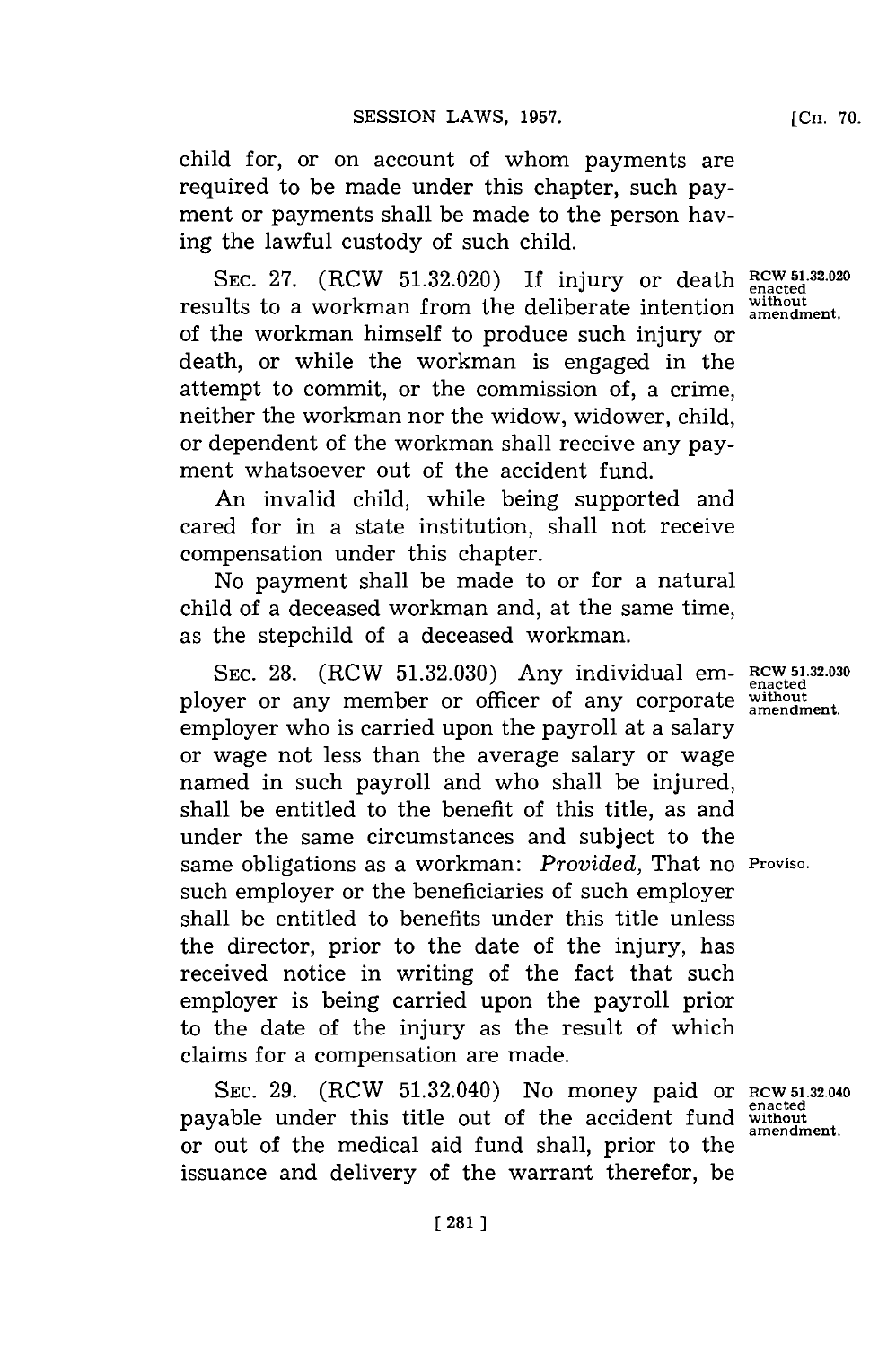the same pass, or be paid, to any other person **by** operation of law, or **by** any form of voluntary assignment, or power of attorney. Any such assignment

man suffers a permanent partial injury, and dies from some other cause than the accident which produced such injury before he shall have received payment of his award for such permanent partial injury, or if any workman suffers any other injury and dies from some other cause than the accident which produced such injury before he shall have received payment of any monthly installment covering any period of time prior to his death, the amount of such permanent partial award, or of such monthly payment or both, shall be paid to his widow, if he leaves a widow, or to his child or children, if he leaves a child or children and does not leave a

RCW 51.32.040 capable of being assigned, charged, or ever be take enacted capable of being assigned, charged, or ever be taken<br>without in execution or attached or garnished, nor shall

**Proviso,** or charge shall be void: *Provided,* That if any work-

**Proviso,** widow: *Provided further,* That, if any workman

**Proviso,** children and does not leave a widow: *Provided*

**amended.**

of the injury a nonresident of the United States. **RCW 5.32.050** SEC. **30.** (RCW **51.32.050) (1)** Where death  $\mathcal{D}_{\text{beath}}$  results from the injury the expenses of burial not to exceed five hundred dollars shall be paid to the undertaker conducting the funeral.

*further,* That if the injured workman resided in the United States as long as three years prior to the date of the injury, such payment shall not be made to any widow or child who was at the time

suffers an injury and dies therefrom before he shall have received payment of any monthly installment covering time loss for any period of time prior to his death, the amount of such monthly payment shall be paid to his widow, if he leaves a widow, or to his child or children, if he leaves a child or

(2) If the workman leaves a widow or invalid widower, a monthly payment of one hundred twenty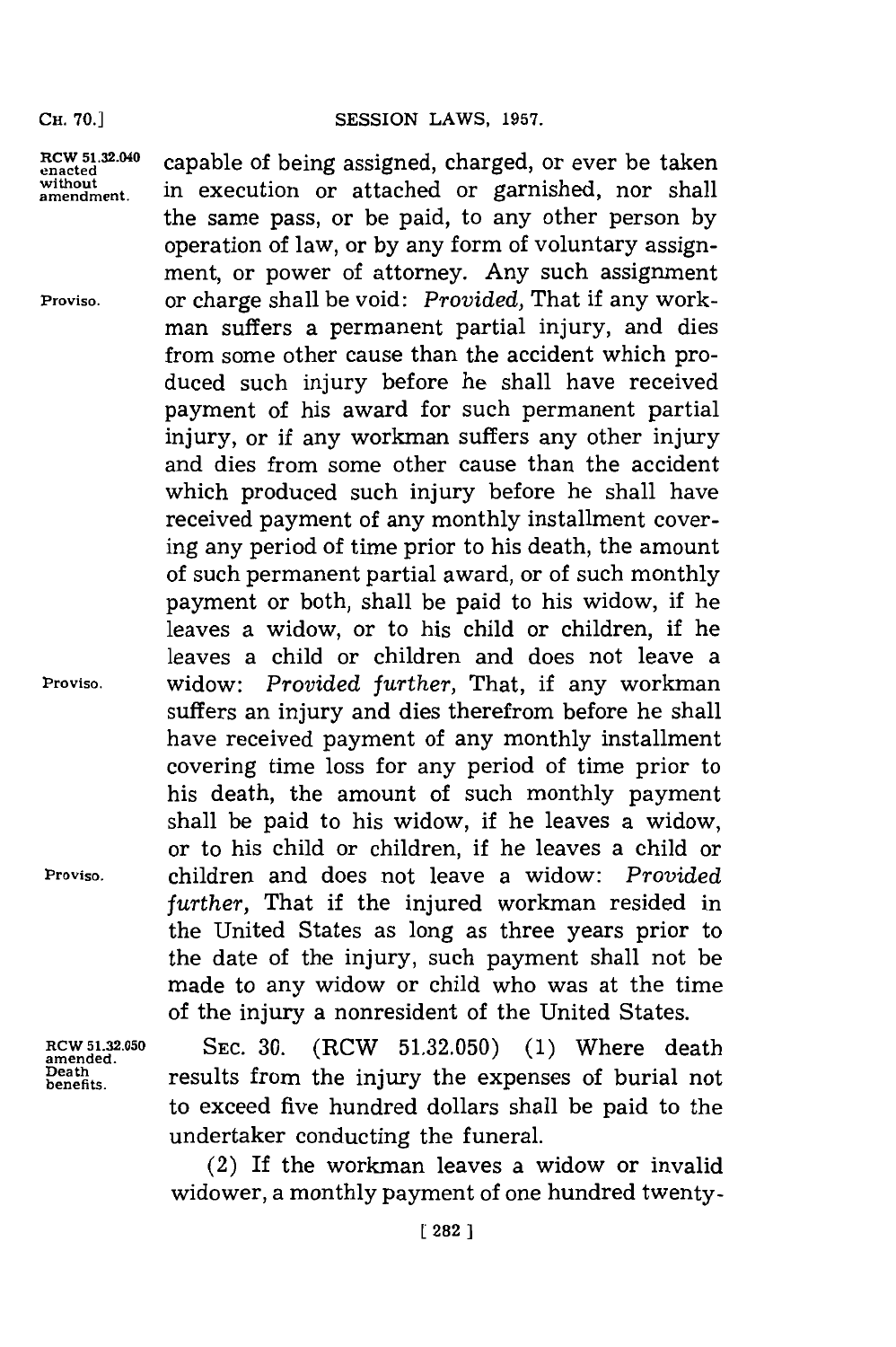five dollars shall be made throughout the life of the Death surviving spouse, to cease at the end of the month in which remarriage occurs, and the surviving spouse shall also receive per month for each child of the deceased at the time any monthly payment is due the following payments: For the youngest or only child, thirty dollars, for the next or second youngest child, twenty-five dollars, and for each additional child, twelve dollars, but the total monthly payments shall not exceed two hundred sixteen dollars and any deficit shall be deducted proportionately among the beneficiaries. In addition to the monthly payments above provided for, a surviving widow, or parent or parents, if there is no surviving widow of any such deceased workman shall be forthwith paid the sum of three hundred fifty dollars.

Upon remarriage of a widow she shall receive, once and for all, a lump sum of one thousand five hundred dollars, and the monthly payments to such widow shall cease at the end of the month in which remarriage occurs, but the monthly payments for the child or children shall continue as before.

**(3)** If the workman leaves no wife or husband, but an orphan child or children a monthly payment of fifty dollars shall be paid to each such child, but the total monthly payments shall not exceed two hundred dollars and any deficit shall be deducted proportionately among the beneficiaries.

(4) In the event a surviving spouse receiving monthly payments dies, leaving a child or children, each shall receive the sum of fifty dollars per month, but the total monthly payment shall not exceed two hundred dollars and any deficit shall be deducted proportionately among the beneficiaries.

**(5)** If the workman is under the age of twentyone years and unmarried at the time of his death, the parents or parent of the workman shall receive forty dollars for each month after his death until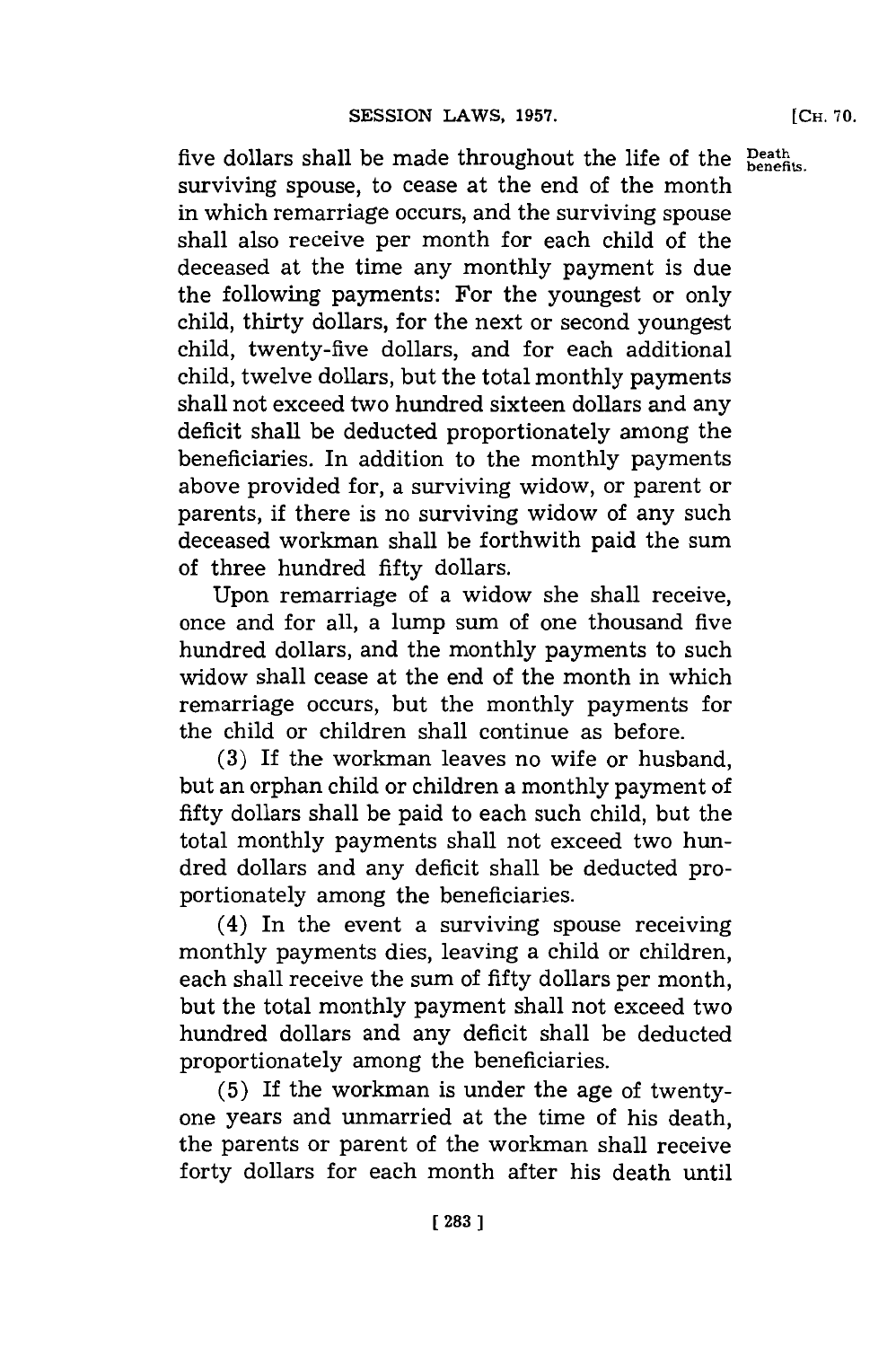Cii. **70.]**

**Death**

the time at which he would have arrived at the age of twenty-one years.

**(6)** If the workman leaves no widow, widower or child, but leaves a dependent or dependents, a monthly payment shall be made to each dependent equal to fifty percent of the average monthly support actually received **by** such dependent from the workman during the twelve months next preceding the occurrence of the injury, but the total payment to all dependents in any case shall not exceed seventy-five dollars per month. If any dependent is under the age of eighteen years at the time of the occurrence of the injury, the payment to such dependent shall cease when such dependent reaches the age of eighteen years. The payment to any dependent shall cease if and when, under the same circumstances, the necessity creating the dependency would have ceased if the injury had not happened.

**('7)** If the injured workman dies during the period of permanent total disability, whatever the cause of death, leaving a widow, invalid widower, or child, or children, the surviving widow or invalid widower shall receive one hundred twenty-five dollars per month until death or remarriage, to be increased per month for each child of the deceased, as follows: For the youngest or only child, thirty dollars, for the next or second youngest child, twentyfive dollars, and for each additional child, twelve **Proviso.** dollars: *Provided,* That the total monthly payments shall not exceed two hundred sixteen dollars and any deficit shall be deducted proportionately among the beneficiaries; but **if** such child is or shall be without father or mother, such child shall receive fifty dollars per month, but the total monthly payment to such children shall not exceed two hundred dollars, and any deficit shall be deducted proportionately among the children. Upon remarriage the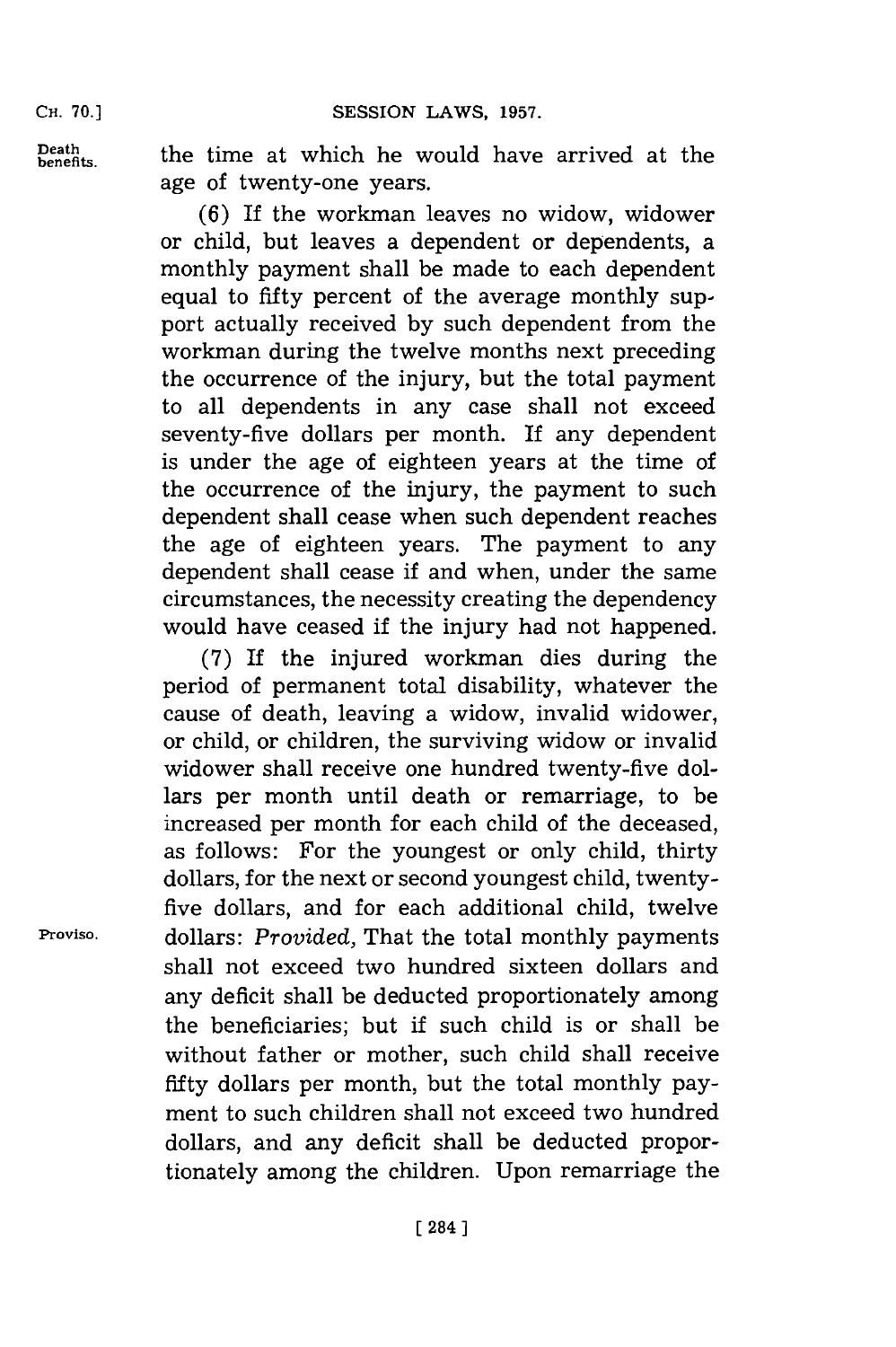**[CH. 70.**

payments on account of the child or children shall continue as before to such child or children.

SEC. 31. (RCW 51.32.060) When the supervisor **RCW 51.32.060** of industrial insurance shall determine that permanent total disability results from the injury, the Permanent workman shall receive monthly during the period  $\frac{\text{compensation}}{\text{Personal}}$ of such disability:

**(1)** If unmarried at the time of the injury, the sum of one hundred twenty-five dollars.

(2) If the workman has a wife or husband, but no child, the sum of one hundred fifty-five dollars.

**(3)** If the workman has a wife or husband and a child or children, or, being a widow or widower having any such child or children, the monthly payment in subdivision (2) shall be increased **by** thirty dollars for the youngest or only child, twenty-five dollars for the next or second youngest child, and twelve dollars for each additional child, but the total monthly payments shall not exceed two hundred forty-six dollars and any deficit shall be deducted proportionately among the beneficiaries.

(4) In case of permanent total disability, if the character of the injury is such as to render the workman so physically helpless as to require the services of an attendant, the monthly payment to such workman shall be increased seventy-five dollars per month as long as such requirement continues, but such increases shall not obtain or be operative while the workman is receiving care under or pursuant to any of the provisions of chapters **51.36** and 51.40.

**(5)** Should any further accident result in the permanent total disability of an injured workman, he shall receive the pension to which he would be entitled, notwithstanding the payment of a lump sum for his prior injury.

SEC. **32.** (RCW **51.32.080) (1)** For the permanent **RCW 5.32.080** partial disabilities here specifically described, the

**amended.**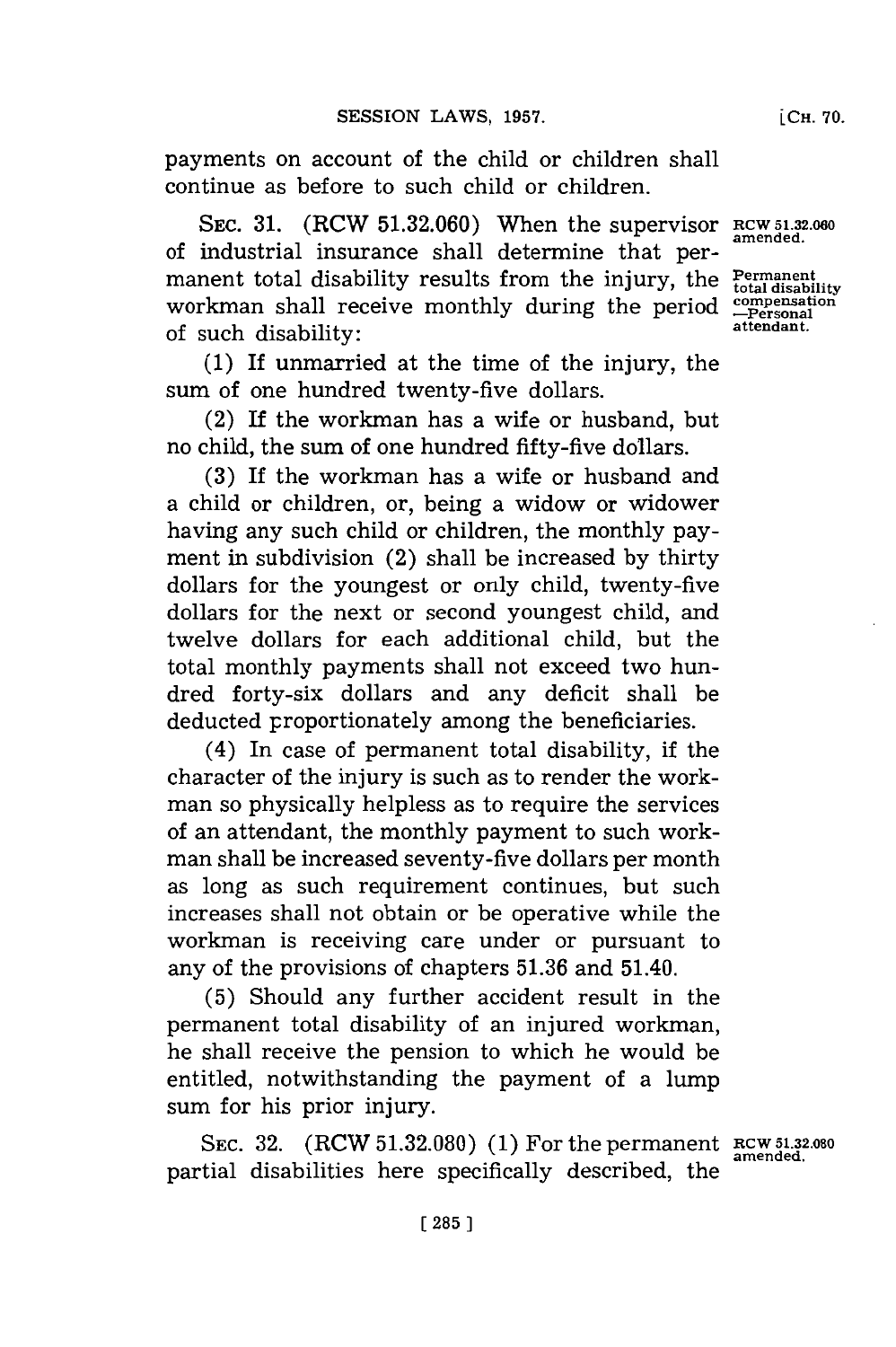**. CH. 70.1**

**SESSION LAWS, 1957.** 

pativity-Speci-<br>fied-Unspeci- follow<br>fied-Injury<br>after perman**ability.**

**Permanent** influend **v** injured workman shall receive compensation as follows:

# LOSS BY AMPUTATION

| Of one leg so near the hip that an artificial |                                               |         |
|-----------------------------------------------|-----------------------------------------------|---------|
|                                               | $\lim$ b cannot be worn\$7500.00              |         |
|                                               | Of one leg at or above the knee so that an    |         |
|                                               | artificial limb can be worn                   | 6375.00 |
|                                               | Of one leg below the knee                     | 4000.00 |
|                                               | Of great toe with metatarsal bone thereof     | 1125.00 |
|                                               | Of great toe at the proximal joint            | 750.00  |
|                                               | Of great toe at the second joint              | 225.00  |
|                                               | Of one other toe other than the great toe     |         |
|                                               | with the metatarsal bone thereof              | 750.00  |
|                                               | Of second toe at proximal joint               | 225.00  |
|                                               | Of third toe at proximal joint                | 225.00  |
|                                               | Of fourth toe at proximal joint               | 225.00  |
|                                               | Of fifth toe at proximal joint                | 150.00  |
|                                               | Of one metatarsal bone on toe other than      |         |
|                                               | great toe                                     | 375.00  |
|                                               | Of one arm so near the shoulder that an arti- |         |
|                                               | ficial arm cannot be worn                     | 7500.00 |
|                                               | Of the major arm at or above the elbow        | 6375.00 |
|                                               | Of forearm at upper third                     | 5250.00 |
|                                               | Of the major hand at wrist                    | 4875.00 |
|                                               | Of thumb with metacarpal bone thereof         | 1875.00 |
|                                               | Of thumb with proximal joint                  | 1500.00 |
|                                               | Of thumb at second joint                      | 375.00  |
|                                               | Of index or first finger at proximal joint.   | 1125.00 |
|                                               | Of index or first finger at second joint      | 750.00  |
|                                               | Of index or first finger at distal joint      | 375.00  |
|                                               | Of middle or second finger at proximal joint  | 675.00  |
|                                               | Of middle or second finger at second joint    | 600.00  |
|                                               | Of middle or second finger at distal joint    | 300.00  |
|                                               | Of ring or third finger at proximal joint     | 600.00  |
|                                               | Of ring or third finger at second joint       | 450.00  |
|                                               | Of ring or third finger at distal joint       | 300.00  |
|                                               | Of little or fourth finger at proximal joint  | 375.00  |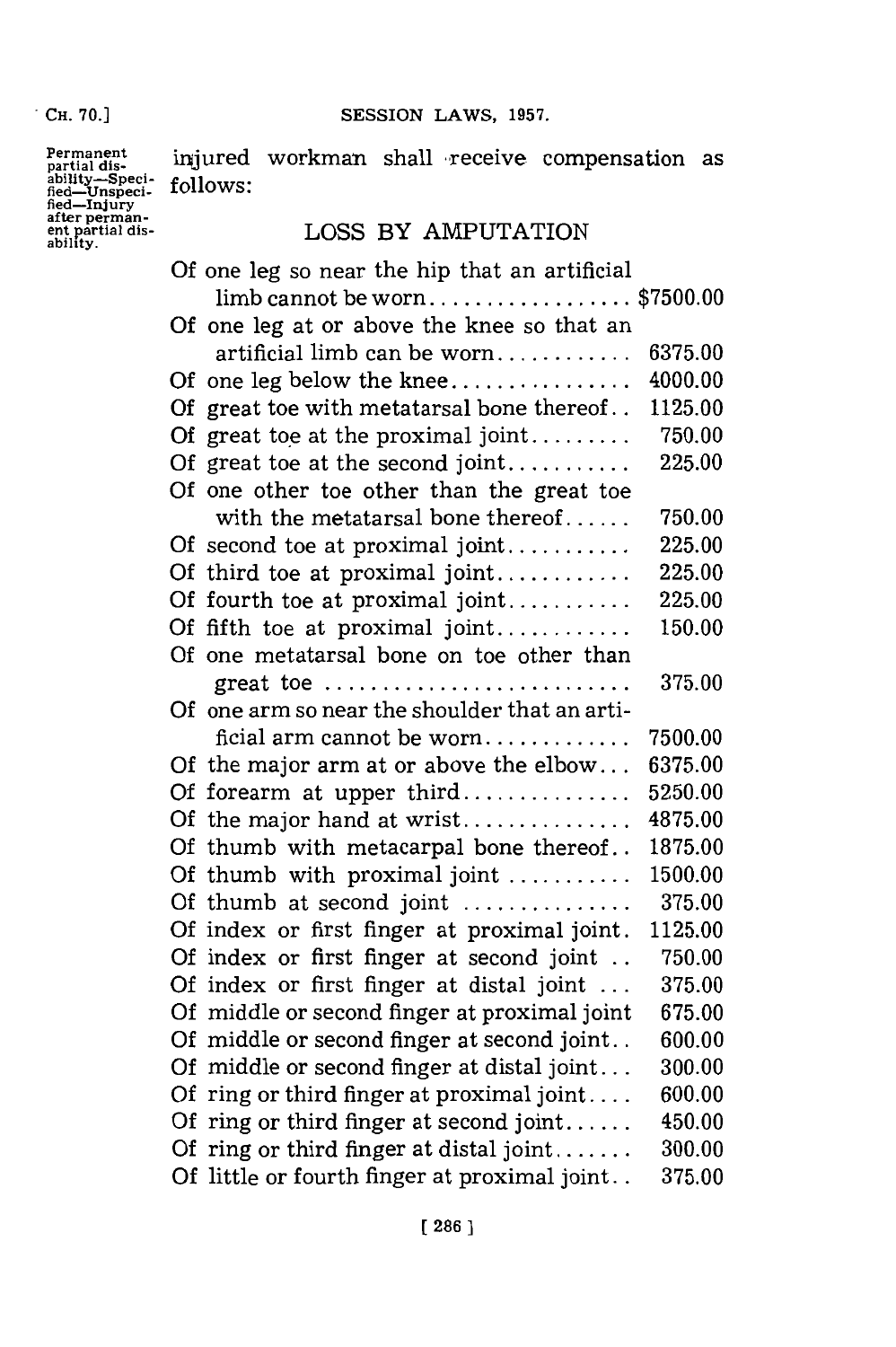**(CH. 70.**

**Of little or fourth finger at second joint ....** 225.00  $\frac{Permanent}{partialis-H}$ <br> **Of little or fourth finger at distal joint .....** 150.00  $\frac{abel-Unspecial}{field-Unipeci-}$ <br> **Of metacarpal bone in finger except thumb**. 225.00  $\frac{field-Uniprcin}{after permap}$ **Of little or fourth finger at distal ioint....** Of metacarpal bone in finger except thumb. ent partial dis-<br>ability.

## **MISCELLANEOUS**

| Loss of one eye by enucleation\$3750.00         |  |
|-------------------------------------------------|--|
|                                                 |  |
| Complete loss of hearing in both ears $5250.00$ |  |
| Complete loss of hearing in one ear $1500.00$   |  |
|                                                 |  |

(2) Compensation **for** any other permanent partial disability shall be in the proportion which the extent of such other disability, called unspecified disability, shall bear to that above specified, which most closely resembles and approximates in degree of disability such other disability, but not in any case to exceed the sum of seven thousand five hundred dollars: *Provided,* That the total compensa- **Proviso.** tion for all unspecified permanent partial disabilities resulting from the same injury shall not exceed the sum of seven thousand five hundred dollars. For disability to a member not involving amputation, not more than nine-tenths of the foregoing respective specified sums shall be paid: *Provided further,* **Proviso.** That payment for any injury to minor hand or arm or any part thereof, shall not exceed ninety-five percent of the amounts hereinbefore numerated: *Provided further,* That in case permanent partial **Proviso.** disability compensation is followed **by** permanent total disability compensation, any portion of the permanent partial disability compensation which exceeds the amount that would have been paid the injured workman if permanent total disability compensation had been paid in the first instance, shall be deducted from the pension reserve of such injured workman and his monthly compensation payments shall be reduced accordingly.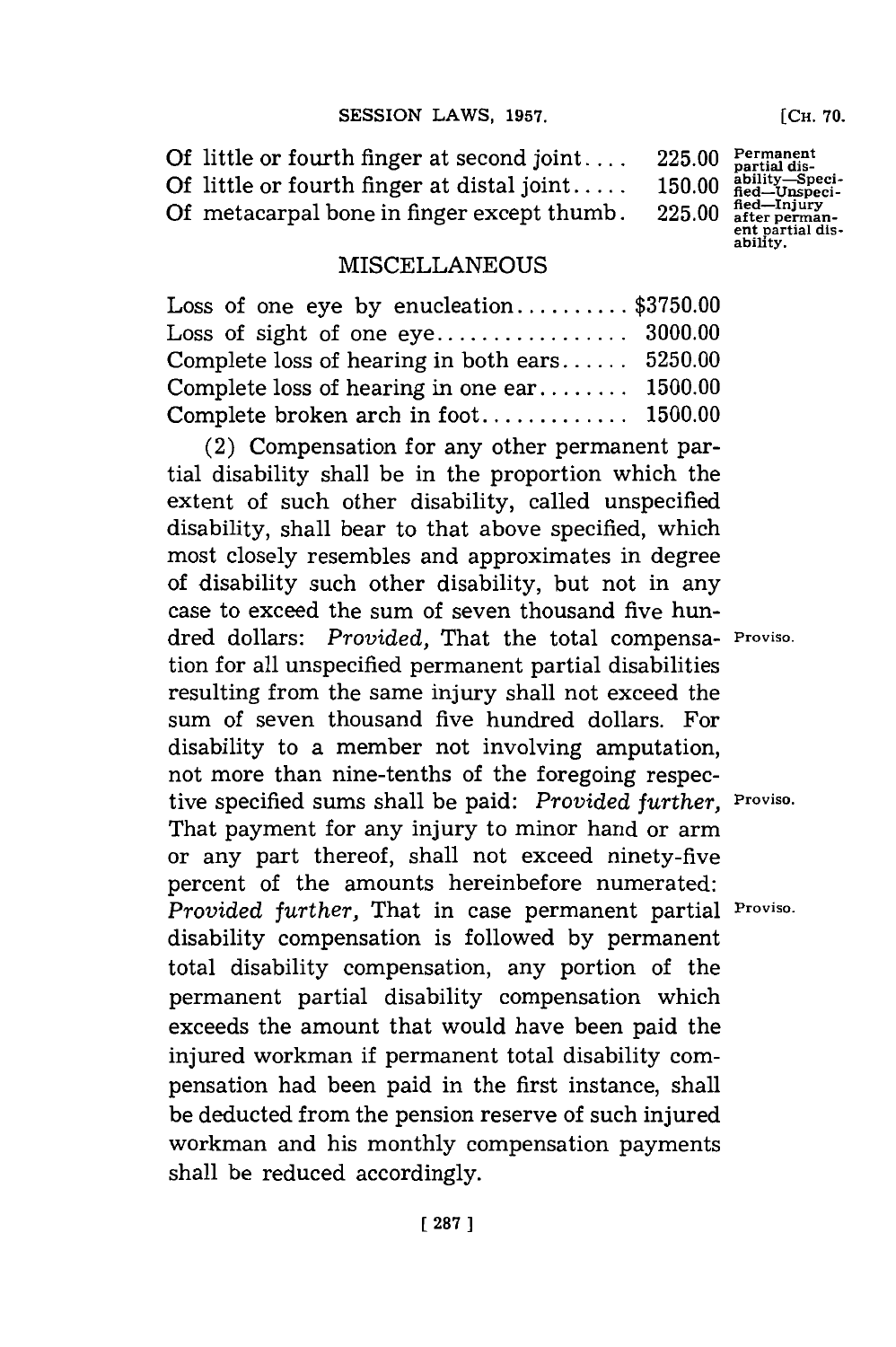**Permanent partial disability-Sped~- fled-Unspeci-fied-Injury after perman-ent partial dis-ability.**

**CH. 70.]**

**(3)** If the injured workman is under the age of twenty-one years and unmarried, the parents or parent shall also receive a lump sum payment equal to ten percent of the amount awarded to the minor workman.

(4) Should a workman receive an injury to a member or part of his body already, from whatever cause, permanently partially disabled, resulting in the amputation thereof or in an aggravation or increase in such permanent partial disability but not resulting in the permanent total disability of such workman, his compensation for such partial disability shall be adjudged with regard to the previous disability of the injured member or part and the degree or extent of the aggravation or increase of disability thereof.

**SEC. 33.** (RCW **51.32.090) (1)** When the total disability is only temporary, the schedule of payments contained in subdivisions **(1),** (2), and **(3)** of RCW **51.32.060** shall apply, so long as the total disability continues.

(2) But if the injured workman has a wife or husband and has no child or has a wife or husband or, being a widow or widower, with one or more children, the compensation for the case during such period of time as the total temporary disability continues, shall be per month as follows, to wit: (a) Injured workman with wife or husband and no child, one hundred fifty-five dollars; injured workman with wife or husband and one child, or being a widow or widower and having one child, one hundred eighty-five dollars; **(b)** injured workman with wife or invalid husband and two children, or being a widow or widower and having two children, two hundred ten dollars and twelve dollars for each additional child, but the total monthly payments shall not exceed two hundred forty-six dollars and

**RCW 51.32.090 amended.**

**Temporary total disability -partial res- toration of earning power -When em- ployer con- tinues wages.**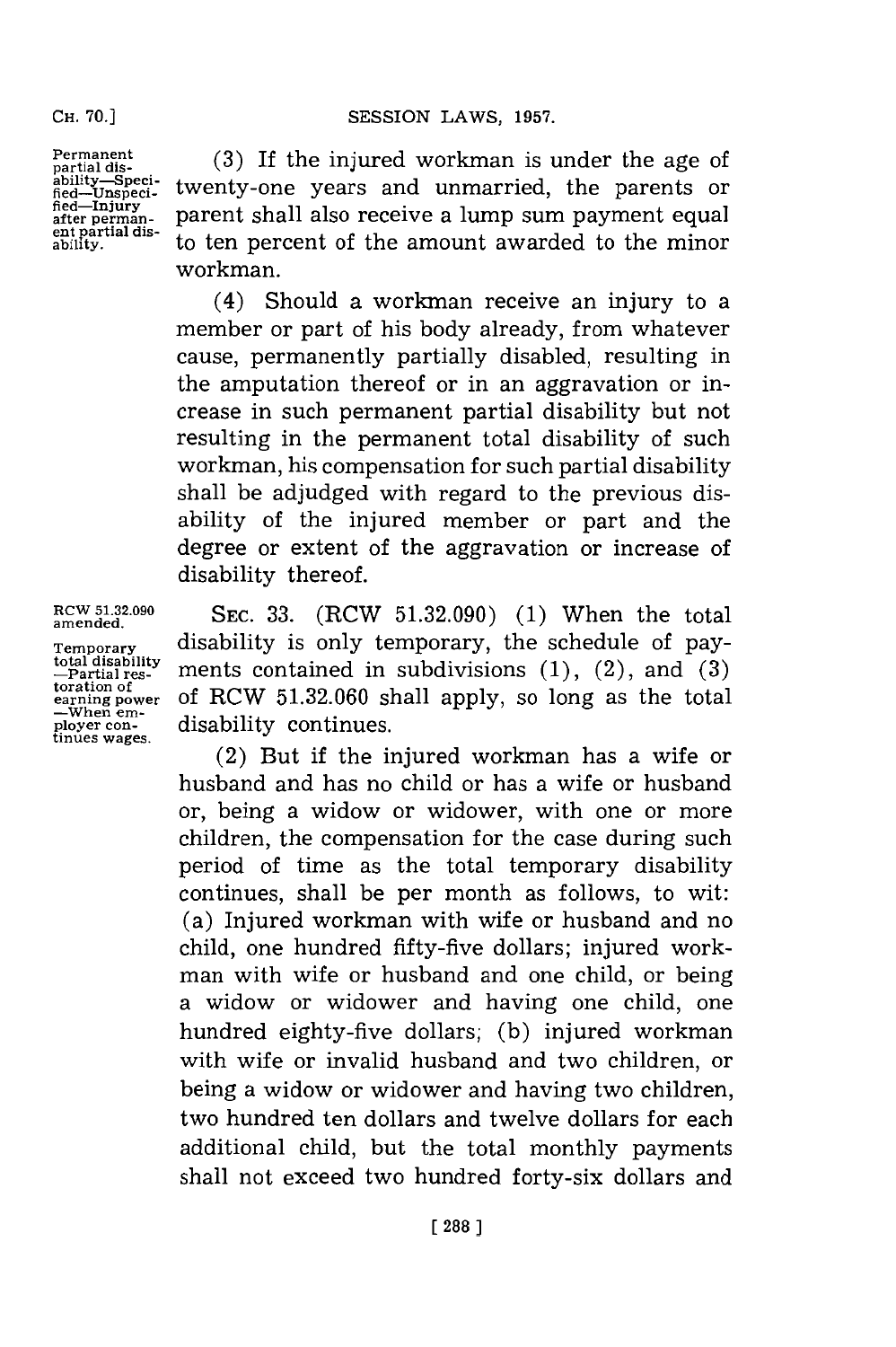any deficit shall be deducted proportionately among the beneficiaries.

Any compensation payable under this section for children not in the custody of the injured workman as of the date of injury shall be payable only to such person as actually is providing the support for such child or children pursuant to the order of a court of record providing for support of such child or children.

**(3)** As soon as recovery is so complete that the present earning power of the workman, at any kind of work, is restored to that existing at the time of the occurrence of the injury, the payments shall cease. If and so long as the present earning power is only partially restored, the payments shall continue in the proportion which the new earning power shall bear to the old. No compensation shall be payable out of the accident fund unless the loss of earning power shall exceed five percent.

(4) No workman shall receive compensation out of the accident fund for or during the day on which injury was received or the three days following the same, unless his disability shall continue for a period of thirty consecutive calendar days from date of injury.

**(5)** Should a workman suffer a temporary total disability and should his employer at the time of the injury continue to pay him the wages which he was earning at the time of such injury, such injured workman shall not receive any payment provided in subsection **(1)** of this section from the accident fund during the period his employer shall so pay such wages.

**SEC.** 34. (RCW **51.32.100)** If it is determined **RCW 51.32.100** by the department that an injured workman had, without at the time of his injury, a pre-existing disease and that such disease delays or prevents complete recovery from such injury, the said department shall

**[CH. 70.**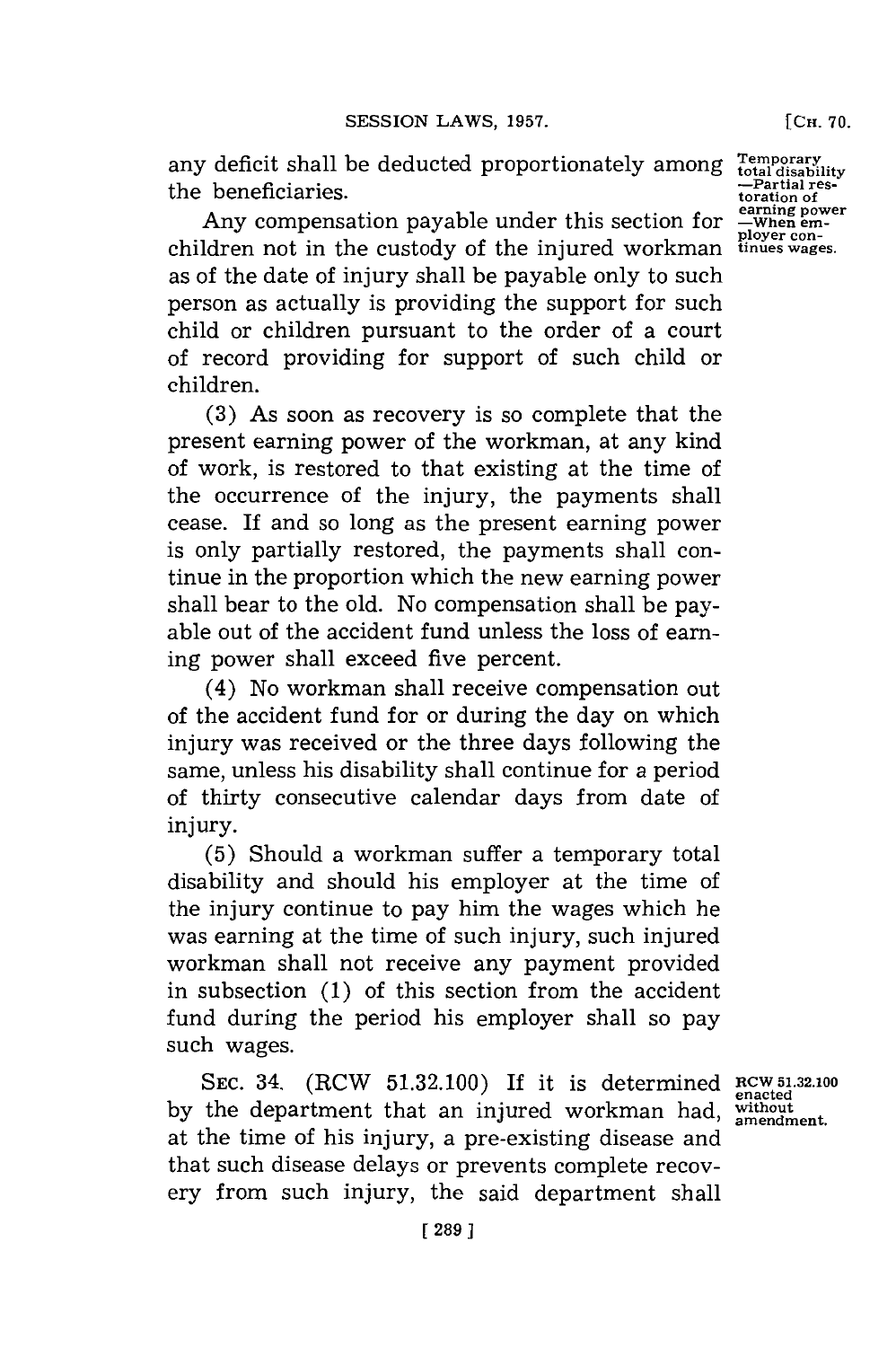ascertain, as nearly as possible, the period over which the injury would have caused disability were it not for the diseased condition and the extent of permanent partial disability which the injury would have caused were it not for the disease, and award compensation only therefor.

**RCW5132.120 SEc. 35.** (RCW **51.32.120)** Should a further **enacted without** accident occur to a workman who has been previ- **amendment.** ously the recipient of a lump sum payment under this title, his future compensation shall be adjusted according to the other provisions of this chapter and with regard to the combined effect of his injuries and his past receipt of money under this title.

**RCW 51.32.140** SEC. 36. (RCW 51.32.140) Except as otherwise enacted<br>without provided by treaty whenever compensation is navamendment. provided **by** treaty, whenever compensation is payable to a beneficiary who is an alien not residing in the United States, the department shall pay fifty percent of the compensation herein otherwise provided to such beneficiary. But **if** a nonresident alien beneficiary is a citizen of a government having a compensation law which excludes citizens of the United States, either resident or nonresident, from partaking of the benefit of such law in as favorable a degree as herein extended to nonresident aliens, he shall receive no compensation. No payment shall be made to any beneficiary residing in any country with which the United States does not maintain diplomatic relations when such payment is due.

**RCW 5.32.150 SEC. 37.** (RCW **51.32.150)** If a beneficiary shall **enacted without** reside or remove out of the state, the department **amendment.** may, with the written consent of the beneficiary, convert any monthly payments provided for such cases into a lump sum payment (not in any case to exceed the value of the annuity then remaining, to be fixed and certified **by** the state insurance commissioner, but in no case to exceed the sum of five thousand dollars).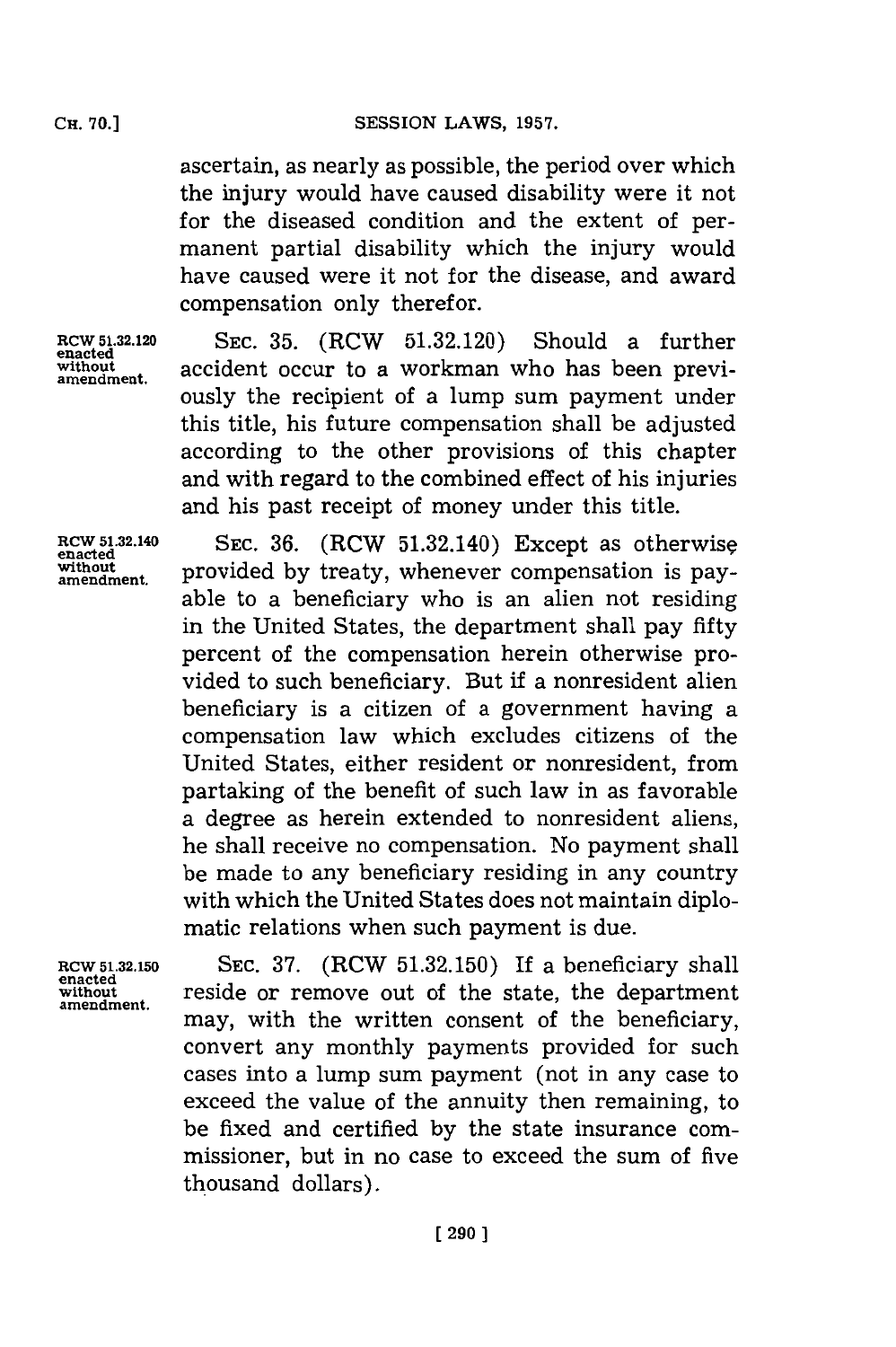**SEC. 38.** (RCW **51.32.160)** If aggravation, dimi- **RCW 51.32.160** nution, or termination of disability takes place or be **enacted** integration. discovered after the rate of compensation shall have **amendment.** been established or compensation terminated, in any case the director, through and **by** means of the division of industrial insurance, may, upon the application of the beneficiary, made within five years after the establishment or termination of such compensation, or upon his own motion, readjust for further application the rate of compensation in accordance with the rules in this section provided for the same, or in a proper case terminate the payment.

No act done or ordered to be done **by** the director, or the department prior to the signing and filing in the matter of a written order for such readjustment shall be ground for such readjustment.

SEC. 39. (RCW 51.44.030) There shall be, in the **RCW 51.44.030** office of the state treasurer, a fund to be known and without annext designated as the "reserve fund."

SEC.  $40.$  (RCW  $51.44.050$ ) There shall be a special RCW  $_{51.44.050}$ fund to be known as the "catastrophe fund," which **enacted expanding expanding expanding expanding expanding expanding expanding expanding expanding expanding expanding expanding expanding expan** shall be used only for the purpose of defraying charges against it as provided in RCW **51.16.130.**

**SEC.** 41. (ROW 51.44.060) The transfer of funds **RCW** 51.44.060 from the accident fund to the catastrophe fund shall without be from each class of the accident fund in the proportion that each class balance is to the total of the accident fund on April 1st of each odd-numbered year, and the reversion of the unexpended balance to the accident fund shall be based upon the same proportion.

**SEC.** 42. (RCW 51.44.070) For every case result- **RCW 51.44.070** ing in death or permanent total disability the department shall transfer on its books from the accident fund of the proper class to the "reserve fund" a sum of money for that case equal to the estimated present cash value of the monthly payments provided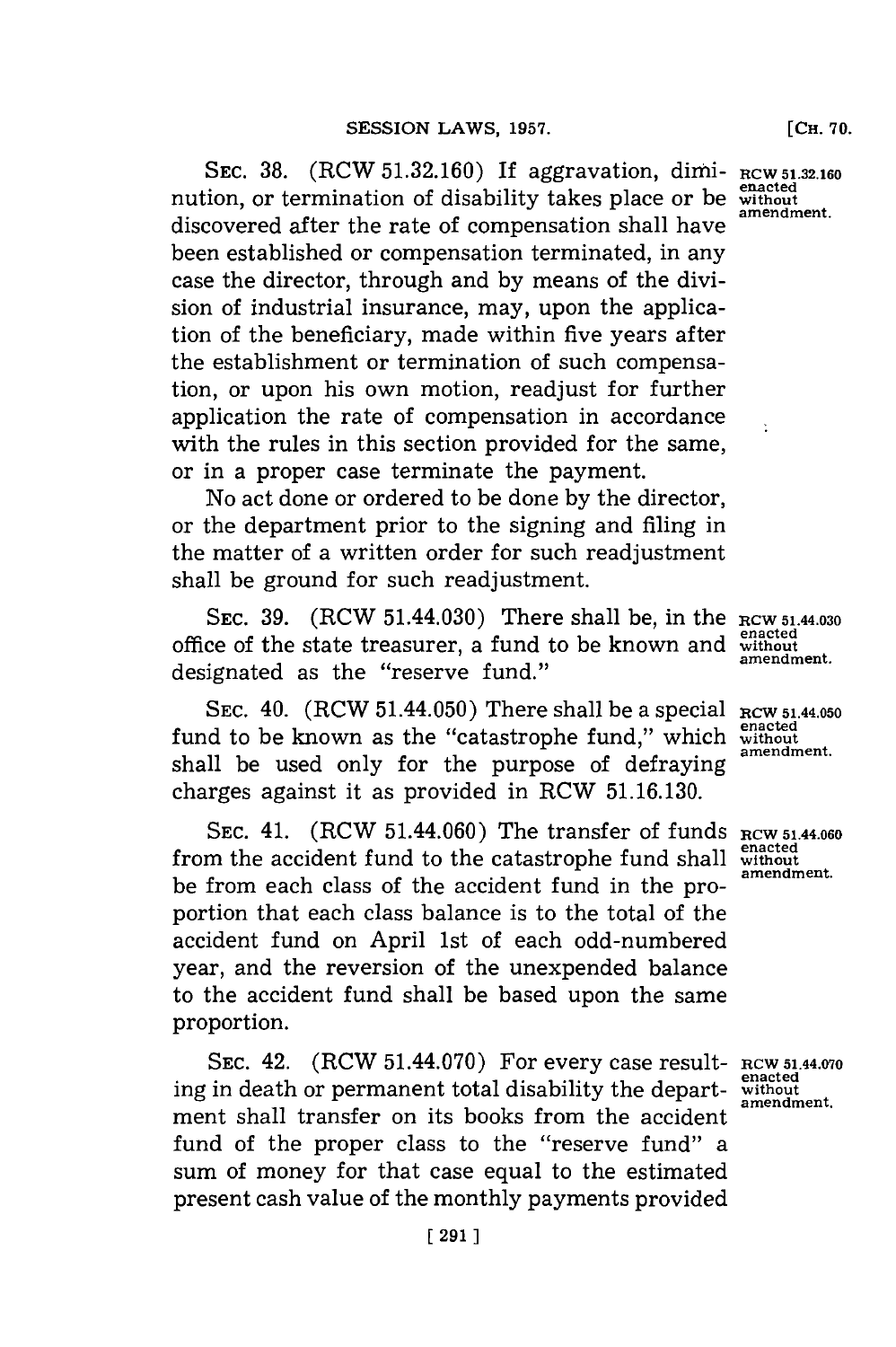for it, to be calculated upon the basis of an annuity covering the payments in this title provided to be made for the case. Such annuities shall be based upon tables to be prepared for that purpose **by** the state insurance commissioner and **by** him furnished to the state treasurer, calculated upon standard mortality tables with an interest assumption of two percent per annum.

SEC. 43. (RCW 51.44.080) The department shall without  $n_{\text{amendment}}$  notify the state treasurer from time to time, of such transfers as a whole from the accident fund to the reserve fund and the interest or other earnings of the reserve fund shall become a part of the reserve fund itself. The department shall, on October 1st of each year, apportion the interest or other earnings of the reserve fund, as certified to it **by** the state treasurer, to the various class reserve funds according to the average class balance for the preceding year. As soon as possible after October 1st of each year the state insurance commissioner shall expert [examine] the reserve fund of each class to ascertain its standing as of October 1st of that year and the relation of its outstanding annuities at their then value to the cash on hand or at interest belonging to that fund. He shall promptly report the result of his examination to the department and to the state treasurer in writing not later than December 31st following. If the report shows that there was on said October 1st, in the reserve fund of any class in cash or at interest, a greater sum than the then annuity value of the outstanding pension obligations of that class, the surplus shall be forthwith turned over to the accident fund of that class but, if the report shows the contrary condition of any class reserve, the deficiency shall be forthwith made good out of the accident fund of that class.

**RCW 51.44.090**<br>enacted<br>without

SEC. 44. (RCW 51.44.090) The state treasurer **without** shall keep accurate accounts of the reserve fund and **amendment.**

**CH. 70.]**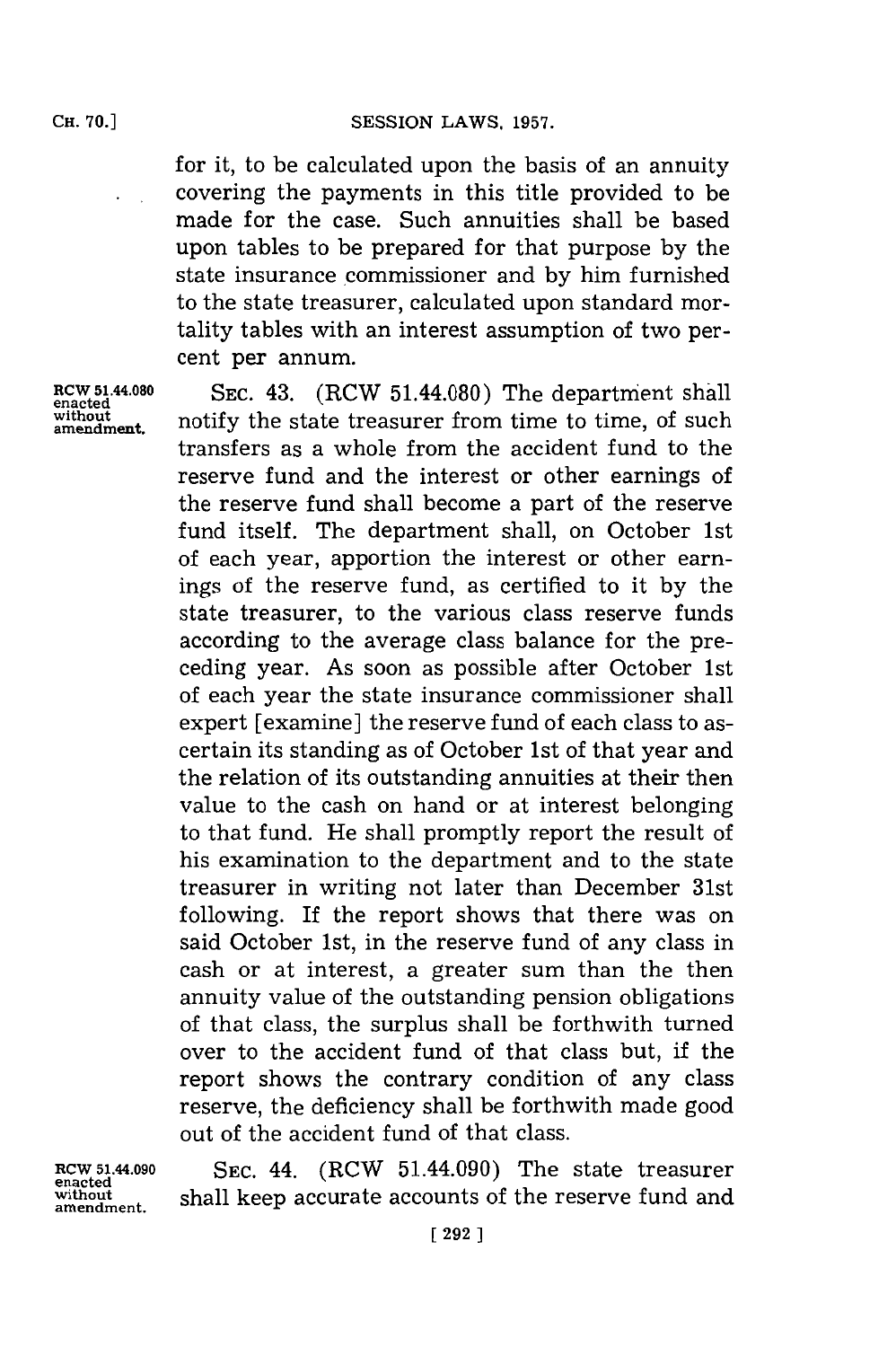the investment and earnings thereof, to the end that the total reserve fund shall at all times, as nearly as may be, be properly and fully invested and, to meet current demands for pension or lump sum payments, may, if necessary, make temporary loans to the reserve fund out of the accident fund for that class, repaying the same from the earnings of that reserve fund or from collections of its investments or, if necessary, sales of the same.

**SEC.** 45. Section 2, chapter **209,** Laws of 1941 **RCW 51.32.130** and RCW **51.32.130** are each amended to read as **f ollows:**

In case of death or permanent total disability, the **Lump sum for** monthly payment provided may be converted, in **manent othal** whole or in part, into a lump sum payment, not in any case to exceed eight thousand five hundred dollars, equal or proportionate, as the case may be, to the value of the annuity then remaining, to be fixed and certified **by** the state insurance commissioner, in which event the monthly payments shall cease in whole or in part accordingly or proportionately. Such conversion may be made only upon written application (in case of minor children the application may be **by** either parent) to the department and shall rest in the discretion of the department. Within the rule aforesaid the amount and value of the lump sum payment may be agreed upon between the department and applicant. In the event any payment shall be due to an alien residing in a foreign country, the department may settle the same **by** making a lump sum payment in such amount as may be agreed to by such alien, not to exceed fifty percent of the value of the annuity then remaining.

Nothing herein shall preclude the department from making, and authority is hereby given it to make, on its own motion, lump sum payments equal or proportionate, as the case may be, to the value

**amended.**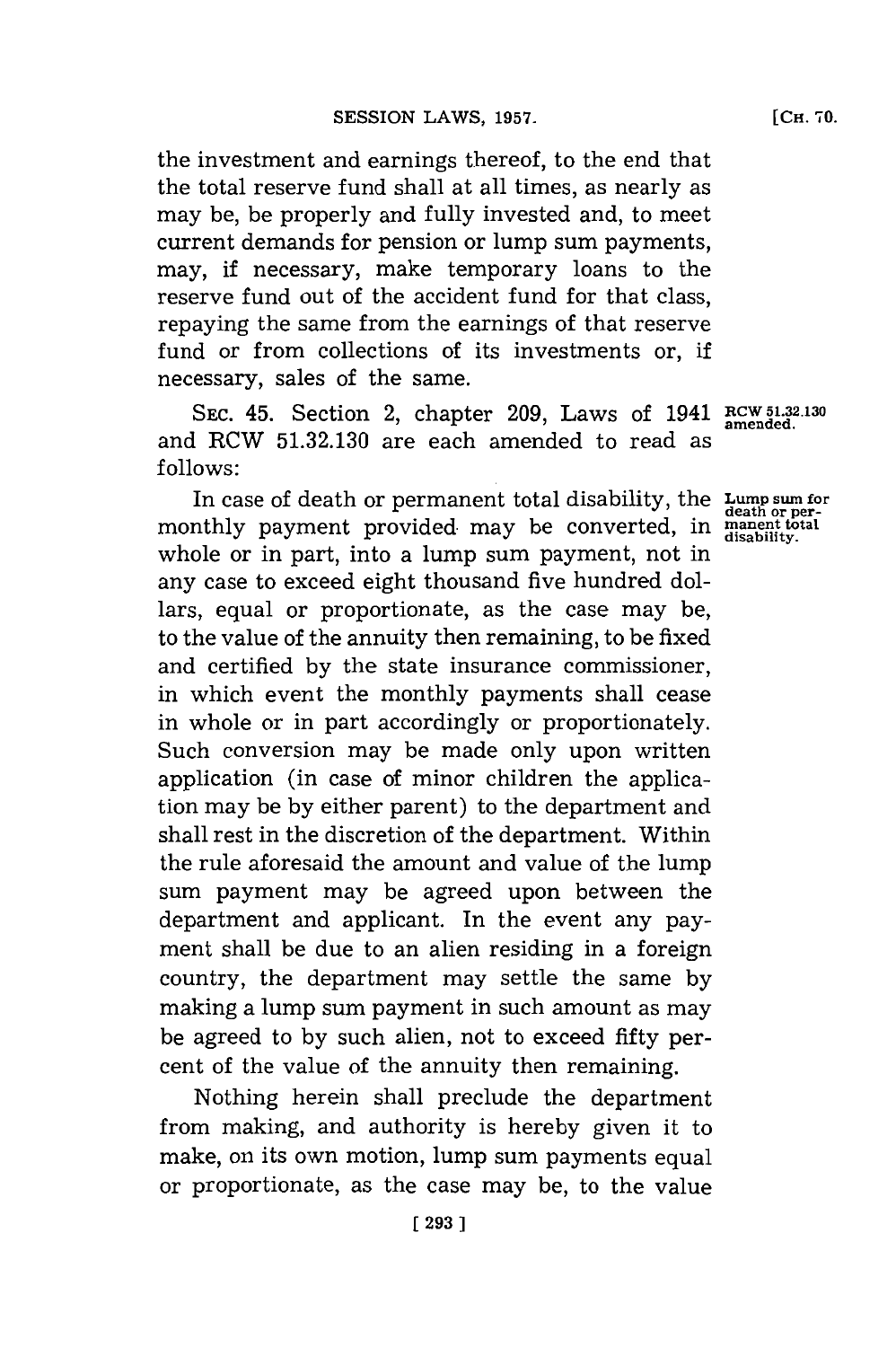SESSION LAWS, 1957.

of the annuity then remaining, in full satisfaction of claims due to dependents.

**Division and SEC.** 46. Section **1,** chapter 247, Laws of 1947 as last amended by section 4, chapter 236, Laws of **1951** (heretofore codified as RCW **51.16.060, 51.16- .070, 51.16.090** and **51.16.110)** is divided and amended as set forth in sections 47 through **50** of this amendatory act.

**RCW 51.16.060 SEC.** 47. (RCW **51.16.060)** Every employer shall, **enacted** without on or before the twenty-fifth day of January, April, July and October of each year hereafter, furnish the department with a true and accurate payroll and the aggregate number of workmen hours, during which workmen were employed **by** him during the preceding calendar quarter, the total amount paid to such workmen during such preceding calendar quarter, and a segregation of employment in the different classes provided in this title, and shall pay his premium thereon to the accident fund and medical aid fund. The sufficiency of such statement shall be subject to the approval of the director.

**RCW 51.16.070 SEC.** 48. (RCW **51.16.070)** Every employer shall keep at his place of business a record of his employ-**Employer's** ment from which the information needed by the office record of **empoyment.** department may be obtained and such record shall at all times be open to the inspection of the director, supervisor of industrial insurance, or the traveling auditors, agents, or assistants of the department, as provided in RCW 51.48.040.

> Information obtained from employing unit records under the provisions of this title shall be deemed confidential and shall not be open to public inspection (other than to public employees in the performance of their official duties), but any interested party shall be supplied with information from such records to the extent necessary for the proper presentation of the case in question: *Provided,* That any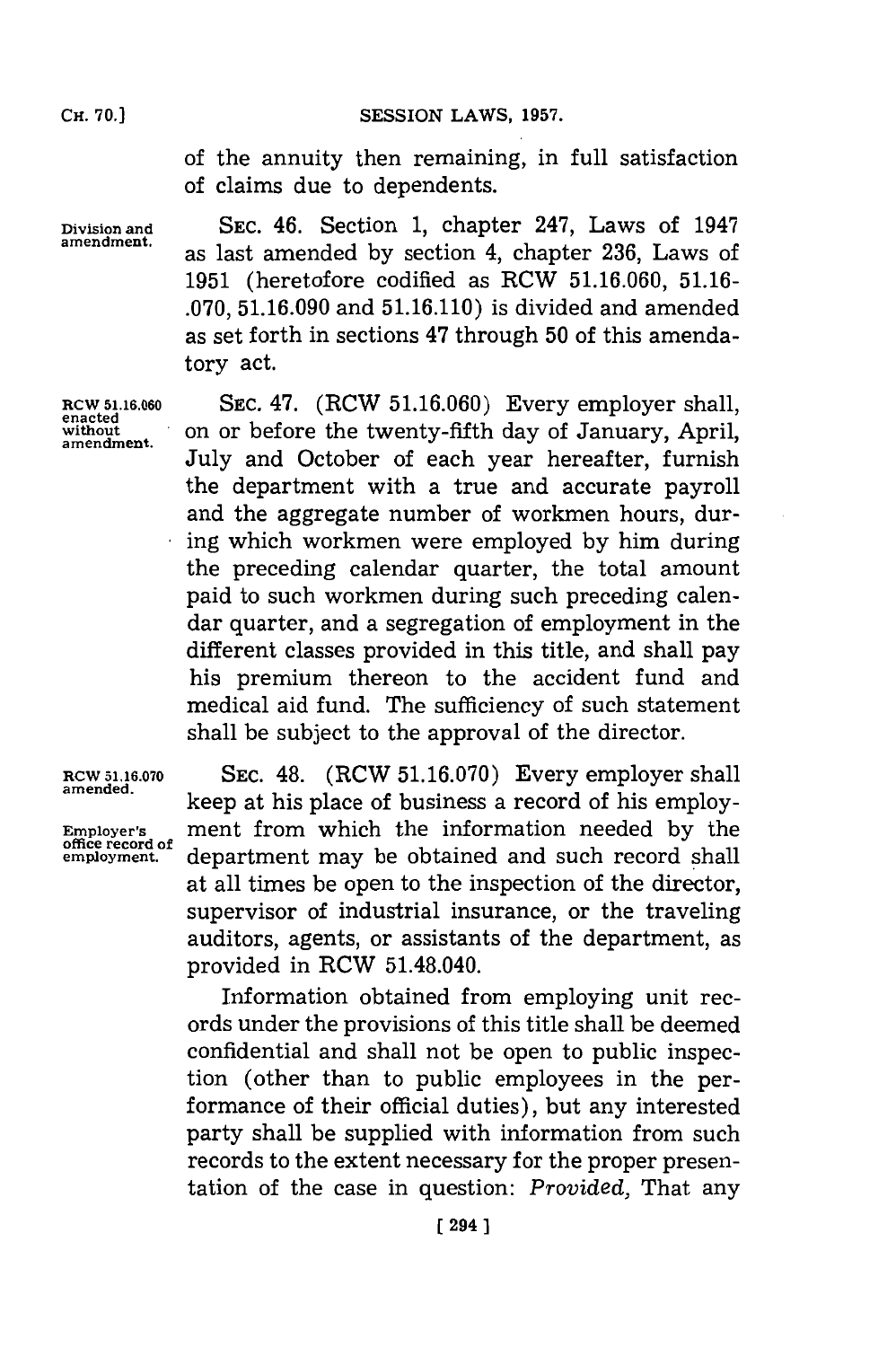employing unit may authorize inspection of its records **by** written consent.

**SEC.** 49. (RCW **51.16.090)** To the end that no **RCW 5.16.090** employer shall evade the burdens imposed by an without unfavorable or high cost experience, the director may determine whether or not an increase, decrease, or change **(1)** of operating property; (2) of interest in operating property; **(3)** of employer; (4) of personnel or interest in employer is sufficient to show a bona fide change which would make inoperative any high cost experience.

**SEC. 50.** (RCW **51.16.110)** Every employer who RCW **5116.110** shall enter into any business, or who shall resume **without amendment.** operations in any work or plant after the final adjustment of his payroll in connection therewith, shall, before so commencing or resuming operations, as the case may be, notify the director of such fact, accompanying such notification with an estimate of his payroll and workmen hours for the first calendar month of his proposed operations, and shall make payment of the premiums on such estimate. Every such employer shall be liable for a premium of at least such estimate. Every such employer shall pay the full basic rate until such time as an experience rating in excess of a one, two, three, or four year period may be computed as of a first succeeding July 1st date, and shall be liable for a premium of at least one dollar per month irrespective of the amount of his workmen hours reported during said month to the department.

**SEC. 51.** There is added to chapter **51.28** RCW **New section.** a new section to read as follows:

Information contained in the claim files and rec- **Claim fles and records** ords of injured workmen, under the provisions of **confidentiall.** this title, shall be deemed confidential and shall not be open to public inspection (other than to public employees in the performance of their official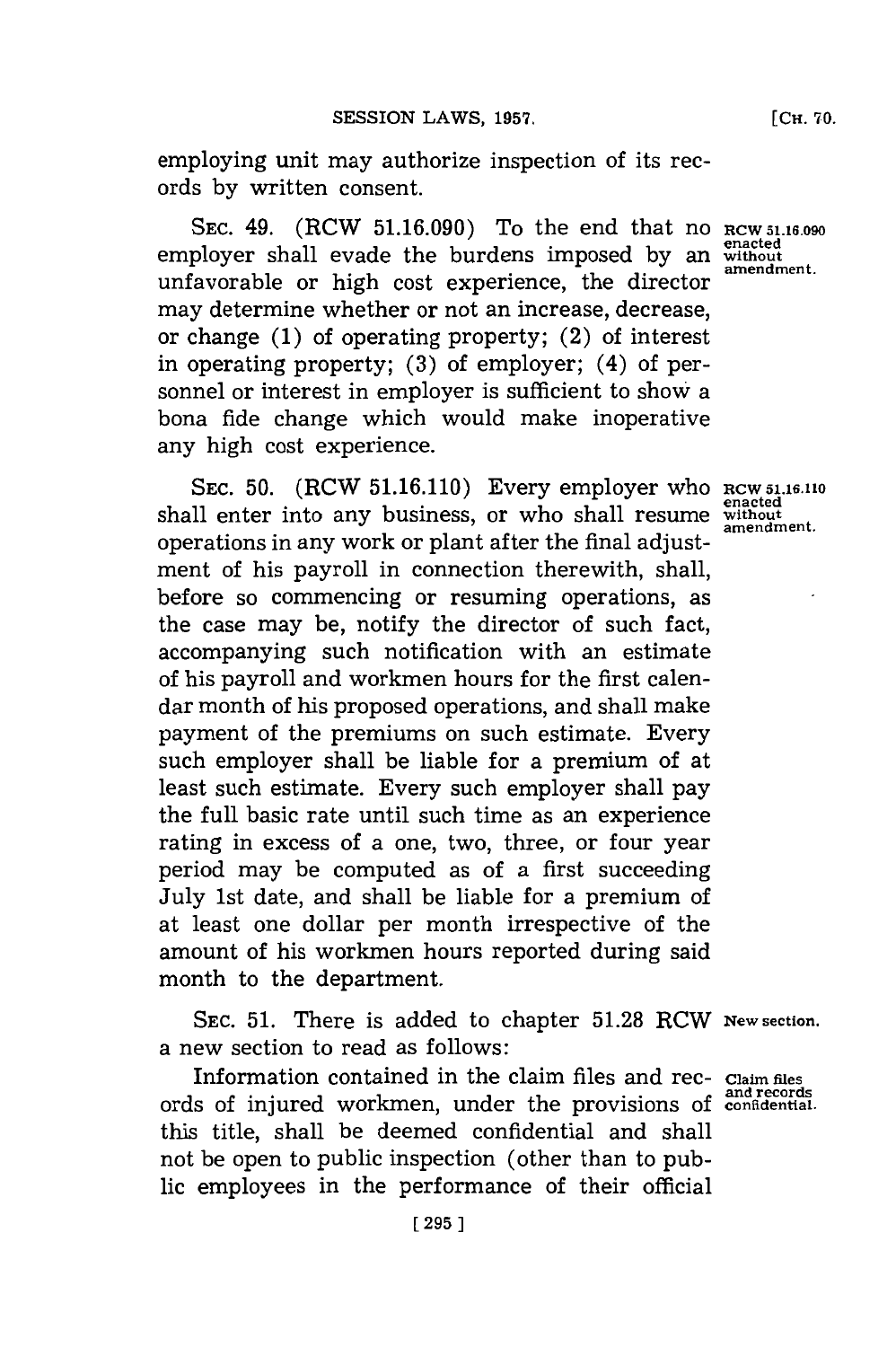duties), but representatives of a claimant, be it an individual or an organization, may review a claim file or receive specific information therefrom upon the presentation of the signed authorization of the claimant. Employers or their duly authorized representatives may review the files of their own injured workmen.

**Combination,** SEC. 52. Section 4, chapter 74, Laws of 1911 as division and  $\alpha$ <br>amendment. last amended by section 2 chapter 236 Laws of last amended by section 2, chapter 236, Laws of **1951,** section 20, chapter 74, Laws of **1911** as last amended **by** sections **5, 7** through **9, 11,** 14, **17** and **19,** chapter **225,** Laws of **1951,** section **7,** chapter **136,** Laws of **1923,** section **1,** chapter 247, Laws of 1947, sections **6** and **15,** chapter **225,** Laws of **1951** (heretofore divided, combined, and codified as RCW **51.16- .010, 51.16.020, 51.52.050** through **51.52.090, 51.52.100, 51.52.110, 51.52.115, 51.52.130** and 51.52.140) is amended to read as set forth in sections **53** through 64 of this amendatory act.

**RCW 5.16.10 SEC. 53.** (RCW **51.16.010)** Inasmuch as industry **enacted without** should bear the greater portion of the cost of its **amendment.** accidents and occupational diseases and furnish medical, surgical and hospital care and treatment to its injured workmen in the proportion in which it produces injury and creates expense, each employer shall, prior to the twenty-fifth day of January, April, July and October of each year, pay into the state treasury **(1)** for the accident fund and (2) for the medical aid fund, a certain number of cents for each man hour worked **by** the workmen in his employ, engaged in extrahazardous employment; if, however, there should be a deficit in any class or subclass, the director, through the supervisor of industrial insurance, shall assess the same against all the contributors to such class or subclass during the calendar year or fraction thereof in which said deficit was incurred or created. The director may promulgate, change, and revise such rates according to the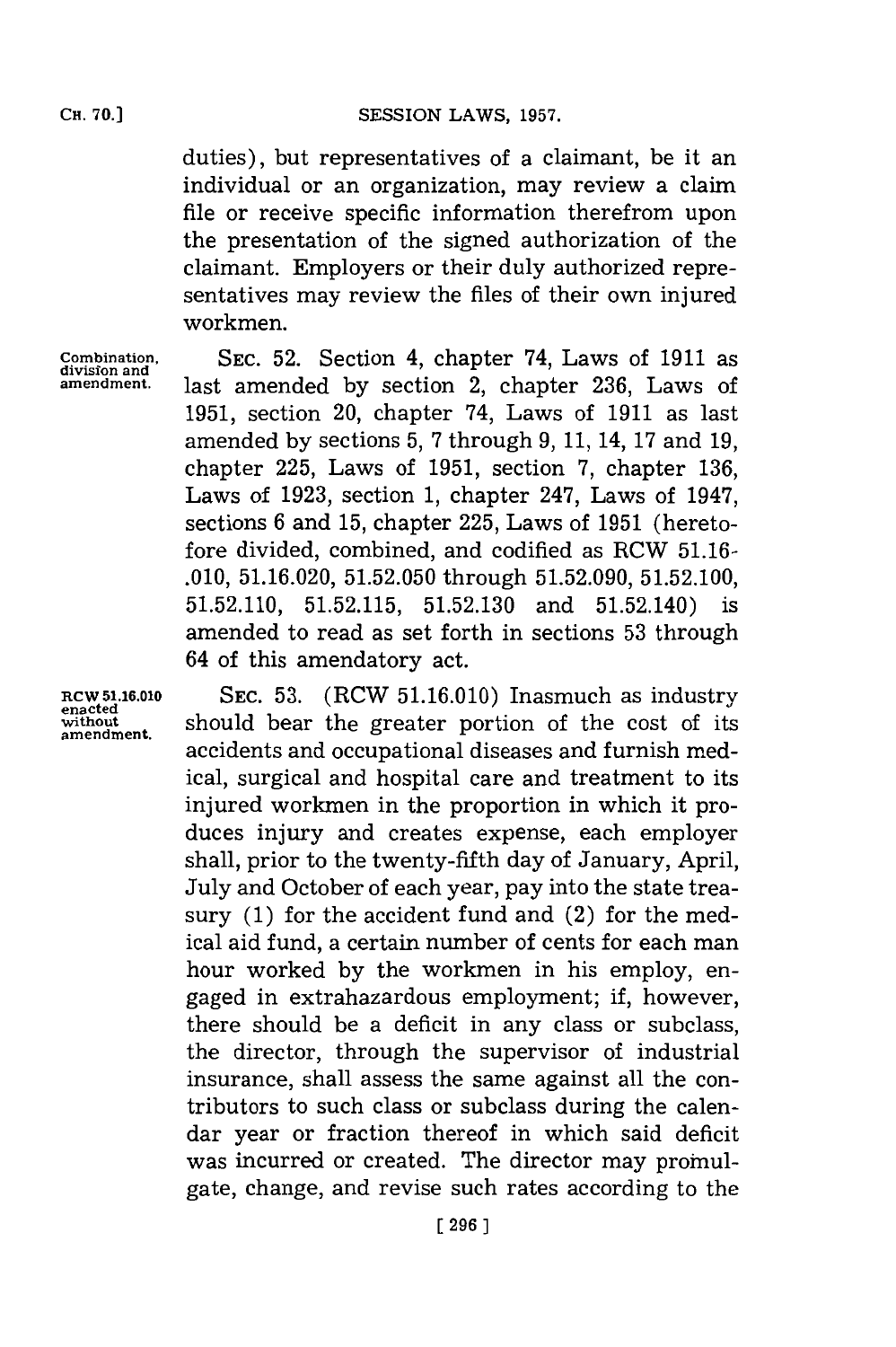condition of the accident and medical aid funds, and establish rates for industries to be hereafter declared extrahazardous and which voluntarily seek coverage under the elective adoption provisions.

**SEC.** 54. (RCW **51.16.020)** The amounts to be **RCW 51.16.020** paid into the accident fund shall be determined as **without** follows: The department shall, prior to the first day of January of each year, determine for each class and subclass, a basic premium rate for the ensuing calendar year and, in so doing, shall take into consideration: First, that no class shall be liable for the depletion of the accident fund for accidents happening in any other class; second, that each class shall meet and be liable **for** its own accidents; third, the cost experience of each class and subclass over the two year period immediately preceding July 1st of the year in which the basic rate is being fixed; fourth, the then condition of each class and subclass account.

The department shall also, prior to the first day of January of each year, determine the premium rate to be paid into said accident fund during the ensuing year **by** each employer to be credited to each class and subclass account, applicable to the employer's operations or business and, in so doing, shall take into consideration the average cost experience of each employer for each workman hour reported **by** him during each fiscal year in each such class or subclass over the five year period immediately preceding July 1st of the year in which the rate is being determined and, in so computing the cost experience of any employer, seventy-five percent of the average cost of pension claims shall be charged against his experience for each injury resulting in death or total permanent disability of a workman instead of the actual cost to the accident fund of such injury. The actual premium rate which any employer shall be required to pay for the accident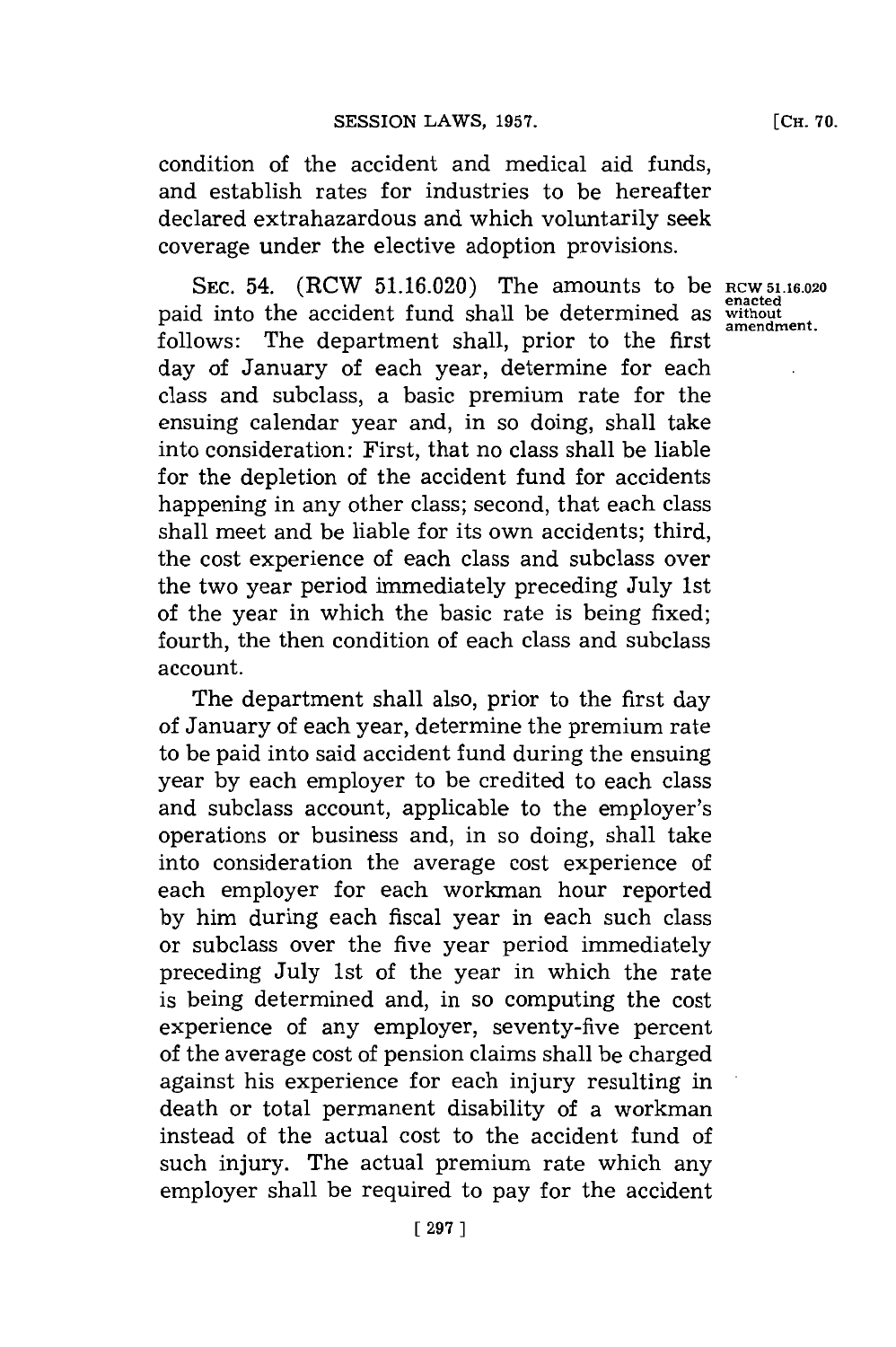fund shall be forty percent of the basic rate, plus sixty percent of the employer's cost rate for each workman hour reported **by** him during each fiscal year over the five year period next preceding the then last July 1st, but in no case shall the total rate exceed one hundred sixty percent of the basic rate.

**amendment.**

**RCW 51.52.050** SEC. 55. (RCW 51.52.050) Whenever the depart-<br>
<u>enacted</u><br>
without ment of labor and industries bereinafter called the ment of labor and industries, hereinafter called the "department," has made any order, decision, or award, it shall promptly serve the workman, beneficiary, employer, or other person affected thereby, with a copy thereof **by** mail, which shall be addressed to such person at his last known address as shown **by** the records of the department. The copy, in case the same is a final order, decision, or award, shall bear on the same side of the same page on which is found the amount of the award, a statement, set in black faced type of at least ten point body or size, that such final order, decision, or award must be appealed to the board of industrial insurance appeals, Olympia, within sixty days, or the same. shall become final.

> Whenever the department has taken any action or made any decision relating to any phase of the administration of this title the workman, beneficiary, employer, or other person aggrieved thereby may appeal to the board and any such person aggrieved **by** the decision and order of the board may thereafter appeal to the superior court, as prescribed in this chapter.

**RCW 51.52.060** SEC. 56. (RCW 51.52.060) Any workman, bene-<br>amended. **amended.** ficiary, employer, or other person aggrieved **by** an Notice of order, decision, or award of the department must, appeal—Time **property** before he appeals to the courts, file with the board before he appeals to the courts, file with the board and the director of labor and industries, **by** mail or personally, within sixty days from the day on which such copy of such order, decision, or award was communicated to such person, a notice of appeal to the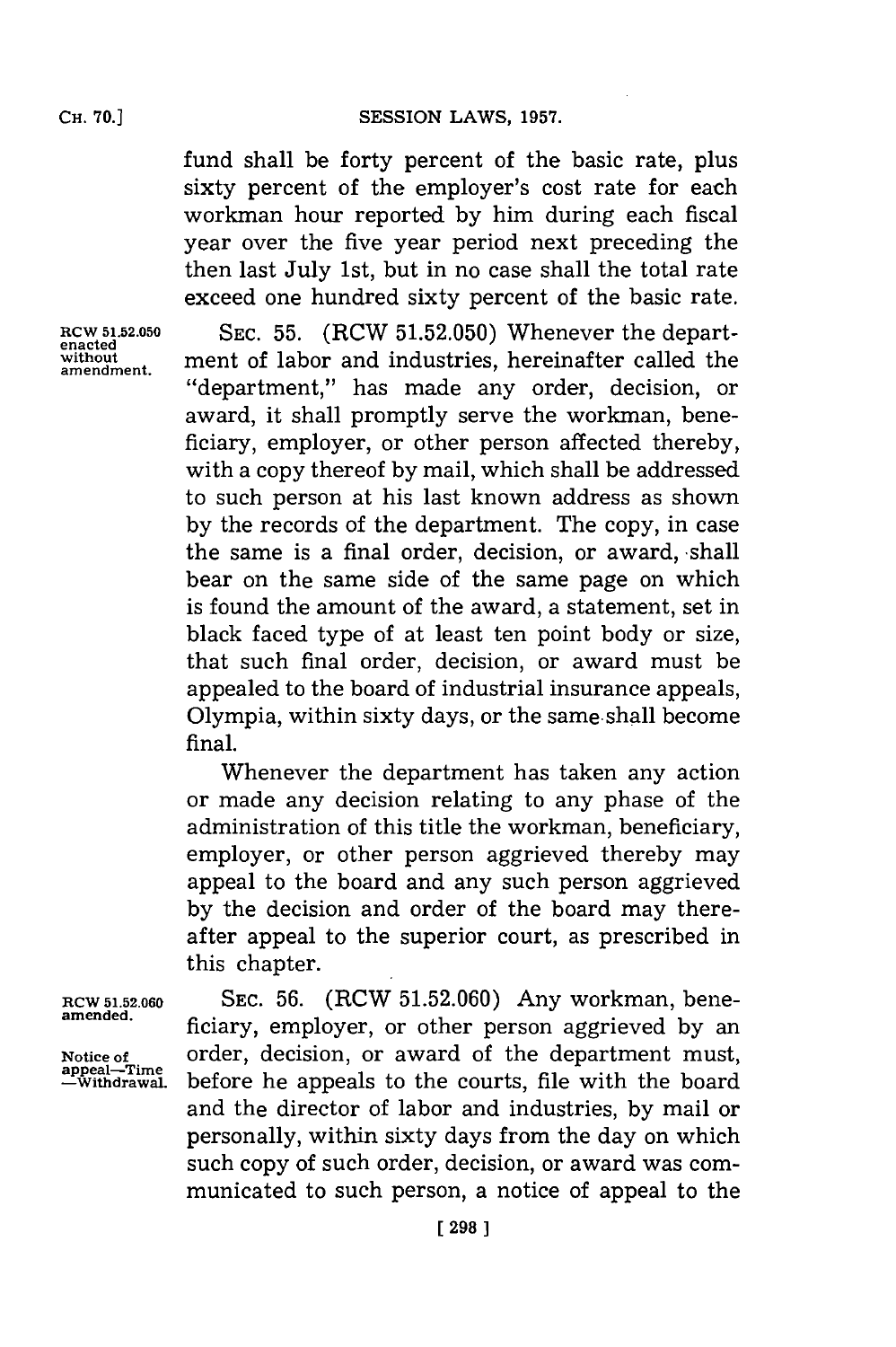board: Provided, That failure to file notice of appeal **Proviso.** with both the board and the department shall not be ground for denying the appeal if the notice of appeal is filed with either the board or the department: *And provided,* That, if within the time lim- **Proviso.** ited for filing a notice of appeal to the board from an order, decision, or award of the department, the department shall direct the submission of further evidence or the investigation of any further fact, the time for filing such notice of appeal shall not commence to run until such person shall have been advised in writing of the final decision of the department in the matter: *Provided, further,* That the **Proviso.** department, either before receiving a notice of appeal, or within thirty days thereafter, may modify, reverse or change any order, decision, or award, and the board shall thereupon deny the appeal.

**SEC. 57.** (RCW **51.52.070)** The notice of appeal **RCW 51.52.070 example of the board shall set forth in full detail the grounds** without **amendment.** upon which the person appealing considers such order, decision, or award is unjust or unlawful, and shall include every issue to be considered **by** the board, and it must contain a detailed statement of facts upon which such workman, beneficiary, employer, or other person relies in support thereof. The workman, beneficiary, employer, or other person shall be deemed to have waived all objections or irregularities concerning the matter on which such appeal is taken other than those specifically set forth in such notice of appeal or appearing in the records of the department. The department shall promptly transmit its original record in such matter to the board.

**SEC. 58.** (RCW **51.52.080) If** the board finds that **RCW 5.52.080** the department properly and lawfully decided all without matters raised **by** such appeal it may, without further hearing, deny the same and confirm the department's decision or award, or if the department's

**amendment.**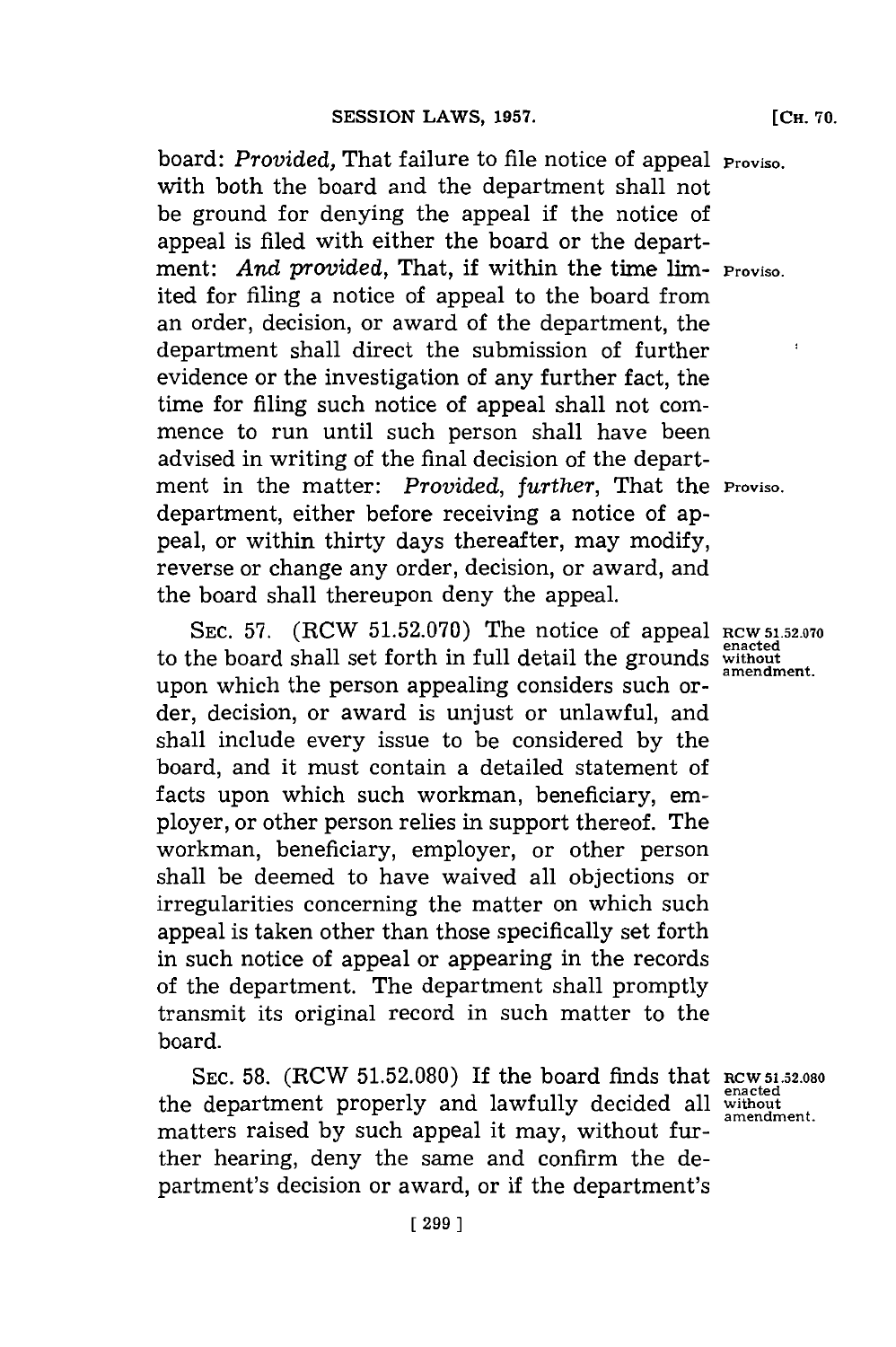record sustains the contention of the person appealing to the board, it may, without further hearing, allow the relief asked in such appeal; otherwise, it shall grant the appeal and order a hearing to decide the issues raised.

**enacted**

**enacted**

**RCW 51.52.090** SEC. **59.** (RCW **51.52.090)** If the appeal is not without granted within thirty days after the notice is filed with the board, the appeal shall be deemed to have **Proviso,** been denied: *Provided,* That the board may extend the time within which it may act upon such appeal, not exceeding thirty days.

**RCW 51.52.100 SEC. 60.** (RCW **51.52.100)** Hearings shall be held without in the county of the residence of the workman or beneficiary, or in the county where the injury occurred, at a place designated **by** the board. Such hearing shall be *de novo* and summary, but no witness' testimony shall be received unless he shall first have been sworn to testify the truth, the whole truth and nothing but the truth in the matter being heard, or unless his testimony shall have been taken **by** deposition according to the statutes relating to superior courts of this state. The department shall be entitled to appear in all proceedings before the board and introduce testimony in support of its order. The board shall cause all oral testimony to be stenographically reported and thereafter transcribed, and when transcribed, the same, with all depositions, shall be filed in, and remain a part of, the record on the appeal. Such hearings on appeal to the board may be conducted **by** one or more of its members, or a duly authorized representative, and depositions may be taken **by** a person duly commissioned for the purpose **by** the board.

> Members of the board, its duly authorized representatives, and all persons duly commissioned **by** it for the purpose of taking depositions, shall have power to administer oaths; to preserve and enforce order during such hearings; to issue subpoenas for,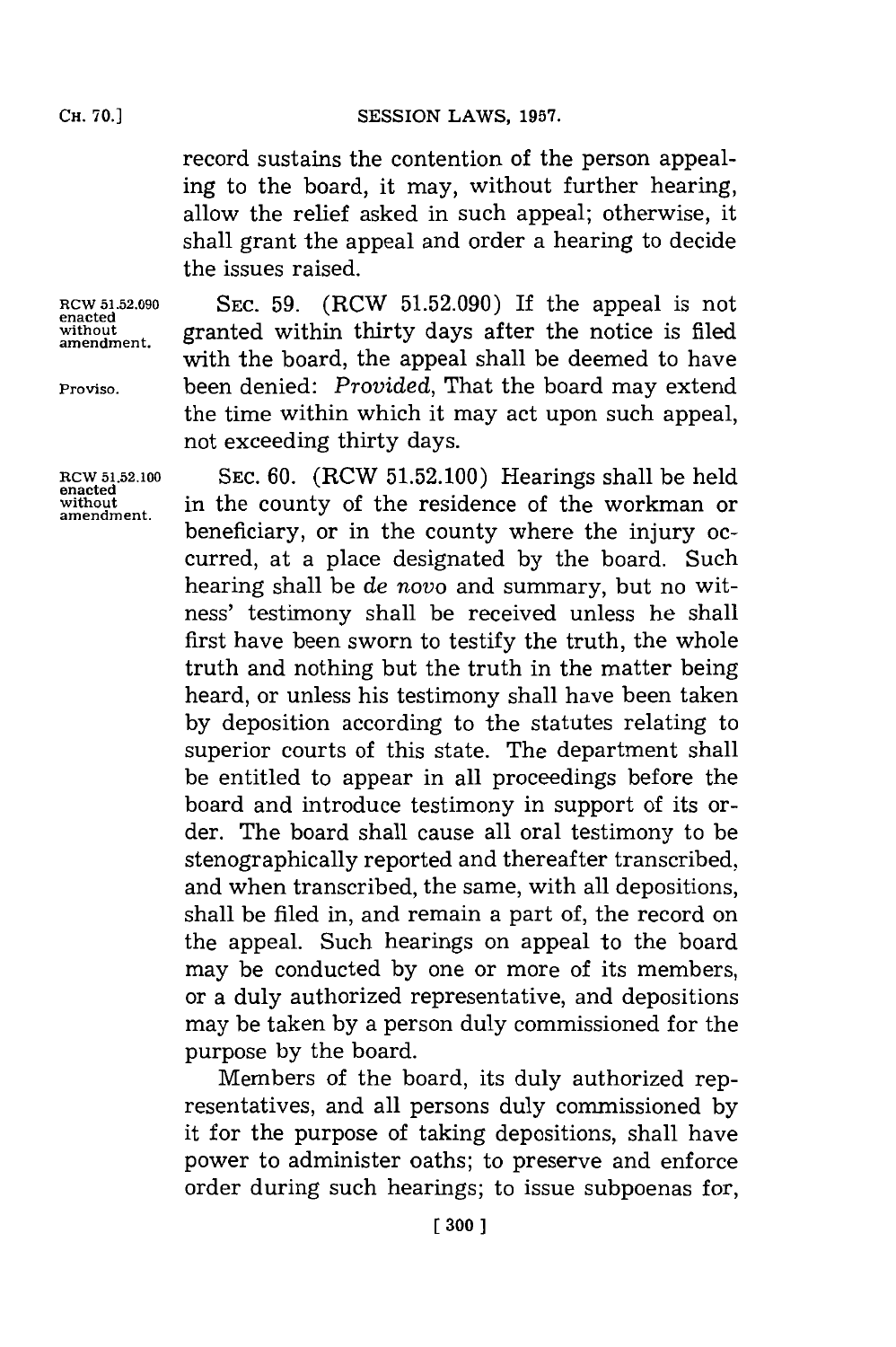and to compel the attendance and testimony of, wit-RCW 51.52.100 resses, or the production of books, papers, docu-without nesses, or the production of books, papers, docu- without ments, and other evidence, or the taking of depositions before any designated individual competent to administer oaths, and it shall be their duty so to do to examine witnesses; and to do all things conformable to law which may be necessary to enable them, or any of them, effectively to discharge the duties of his office.

If any person in proceedings before the board disobeys or resists any lawful order or process, or misbehaves during a hearing or so near the place thereof as to obstruct the same, or neglects to produce, after having been ordered so to do, any pertinent book, paper, or document, or refuses to appear after having been subpoenaed, or upon appearing refuses to take oath as a witness, or after having the oath refuses to be examined according to law, the board or any member or duly authorized representative thereof shall certify the facts to the superior court having jurisdiction in the place in which said board or member or duly authorized representative thereof is sitting; the court shall thereupon, in a summary manner, hear the evidence as to the acts complained of, and, if the evidence so warrants, punish such person in the same manner and to the same extent as for a contempt committed before the court, or commit such person upon the same conditions as if the doing of the forbidden act had occurred with reference to the proceedings, or in the presence, of the court

SEC. 61. (RCW 51.52.110) Within thirty days **RCW 51.52.110** after the final decision and order of the board upon communication of the state of the state appeal such appeal has been communicated to such work- $^{-Takir}_{\text{apreal}}$ man, beneficiary, employer or other person, or within thirty days after the appeal is deemed denied as herein provided, such workman, beneficiary, em-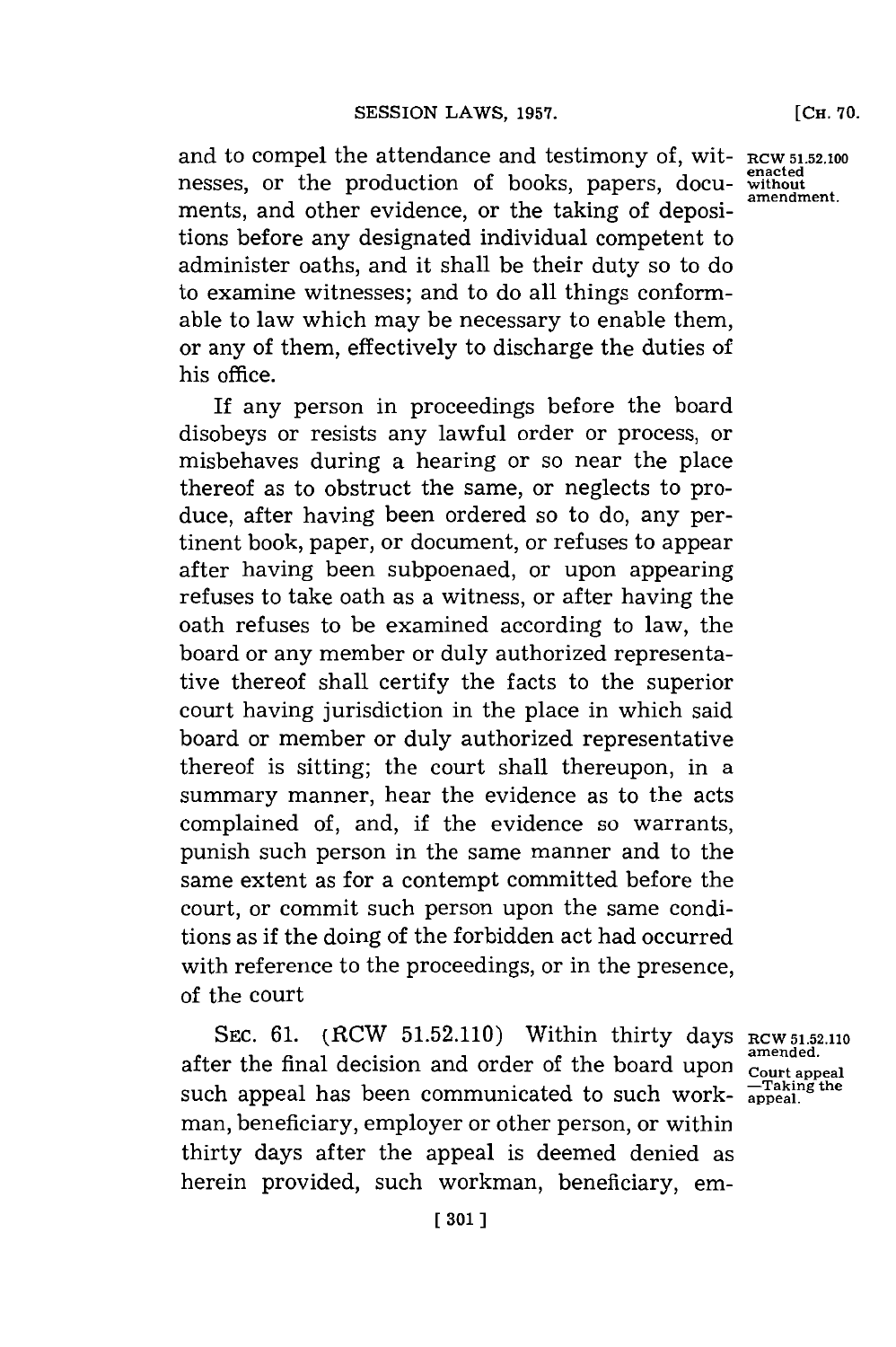**Court appeal**<br> **-Taking the**<br> **appeal**.

**Court appeal** ployer or other person aggrieved **by** the decision and **appeal.** order of the board may appeal to the superior court.

In cases involving injured workmen such appeal shall be to the superior court of the county of residence of the workman or beneficiary, as shown **by** the department's records, the superior court for Thurston county, or to the superior court of the county wherein the injury occurred. In all other cases the appeal shall be to the superior court of Thurston county. Such appeal shall be perfected **by** filing with the clerk of the court a notice of appeal and **by** serving a copy thereof **by** mail, or personally, on the director of labor and industries and on the board. The department shall, within twenty days after the receipt of such notice of appeal, serve and file its notice of appearance and such appeal shall thereupon be deemed at issue. The board shall serve upon the appealing party, the director of labor and industries and any other party appearing at the board's proceeding, and file with the clerk of the court before trial, a certified copy of the board's official record which shall include the notice of appeal and other pleadings, testimony and exhibits, and the board's decision and order, which shall become the record in such case. No bond shall be required on appeals to the superior court or on appeals to the supreme court, except that an appeal **by** the employer from a decision and order of the board under RCW **51.48.070,** shall be ineffectual unless, within five days following the service of notice thereof, a bond, with surety satisfactory to the court, shall be filed, conditioned to perform the judgment of the court. Except in the case last named an appeal shall **Proviso,** not be a stay: *Provided, however,* That whenever the board has made any decision and order reversing an order of the supervisor of industrial insurance on questions of law or mandatory administrative actions of the director, the department of labor and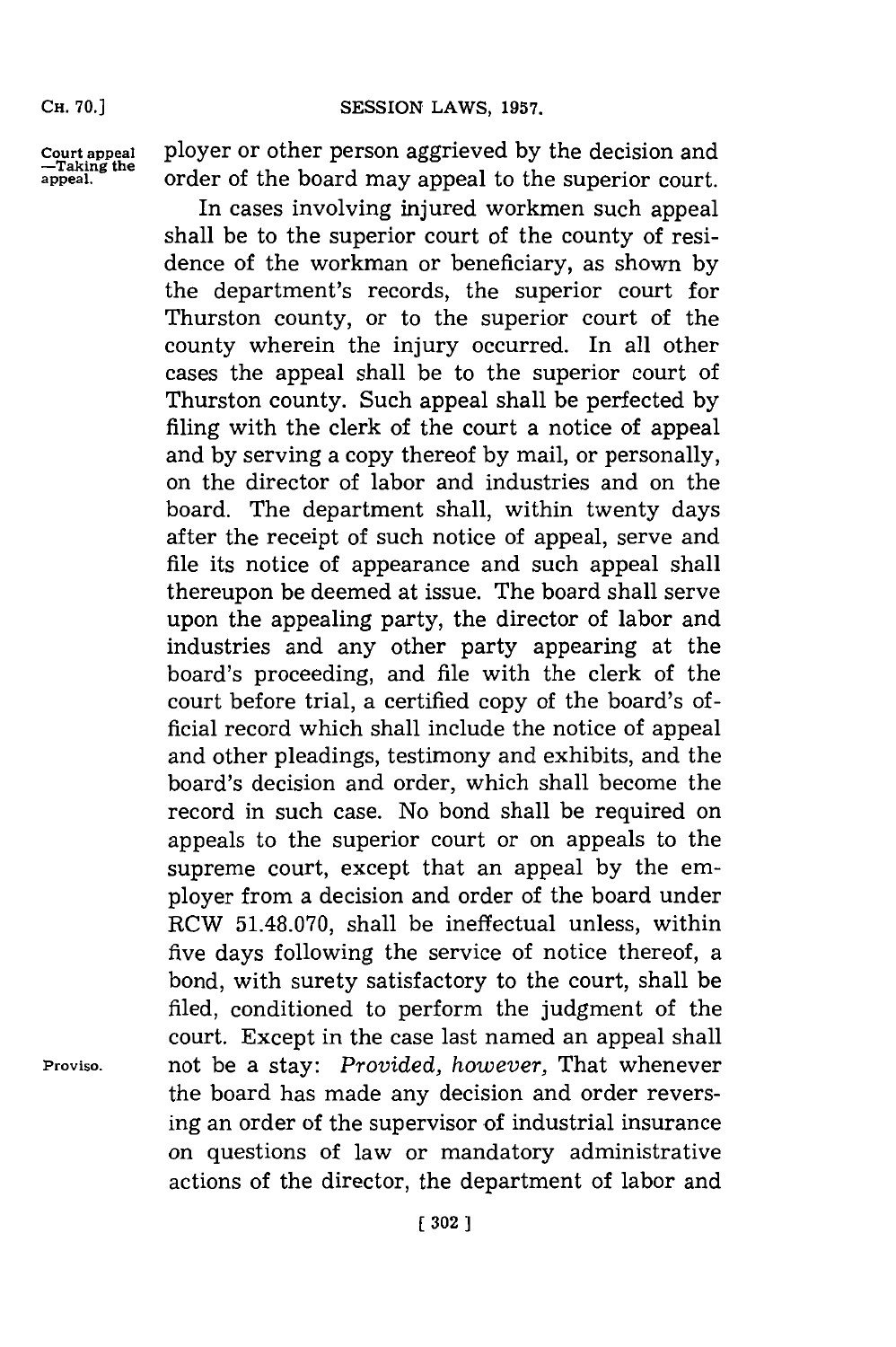industries shall have the right of appeal to the superior court.

**SEC. 62.** (RCW 51.52.115) Upon appeals to the **RCW 51.52.115** enacted<br>enacted perior court only such issues of law or fact may be without superior court only such issues of law or fact may be without raised as were properly included in the notice of appeal to the board, or in the complete record of the proceedings before the board. The hearing in the superior court shall be *de* novo, but the court shall not receive evidence or testimony other than, or in addition to, that offered before the board or included in the record filed **by** the board in the superior court as provided in RCW **51.52.110:** *Provided,* That in **Proviso.** cases of alleged irregularities in procedure before the board, not shown in said record, testimony thereon may be taken in the superior court. The proceedings in every such apeal shall be informal and summary, but full opportunity to be heard shall be had before judgment is pronounced. In all court proceedings under or pursuant to this title the findings and decision of the board shall be prima facie correct and the burden of proof shall be upon the party attacking the same. If the court shall determine that the board has acted within its power and has correctly construed the law and found the facts, the decision of the board shall be confirmed; otherwise, it shall be reversed or modified. In case of a modification or reversal the superior court shall refer the same to the department with an order directing it to proceed in accordance with the findings of the court: *Provided,* That any award shall be in accordance **Proviso.** with the schedule of compensation set forth in this title. In appeals to the superior court hereunder, either party shall be entitled to a trial **by** jury upon demand, and the jury's verdict shall have the same force and effect as in actions at law. Where the court submits a case to the jury, the court shall **by** instruction advise the jury of the exact findings of the board on each material issue before the court.

**[303]1**